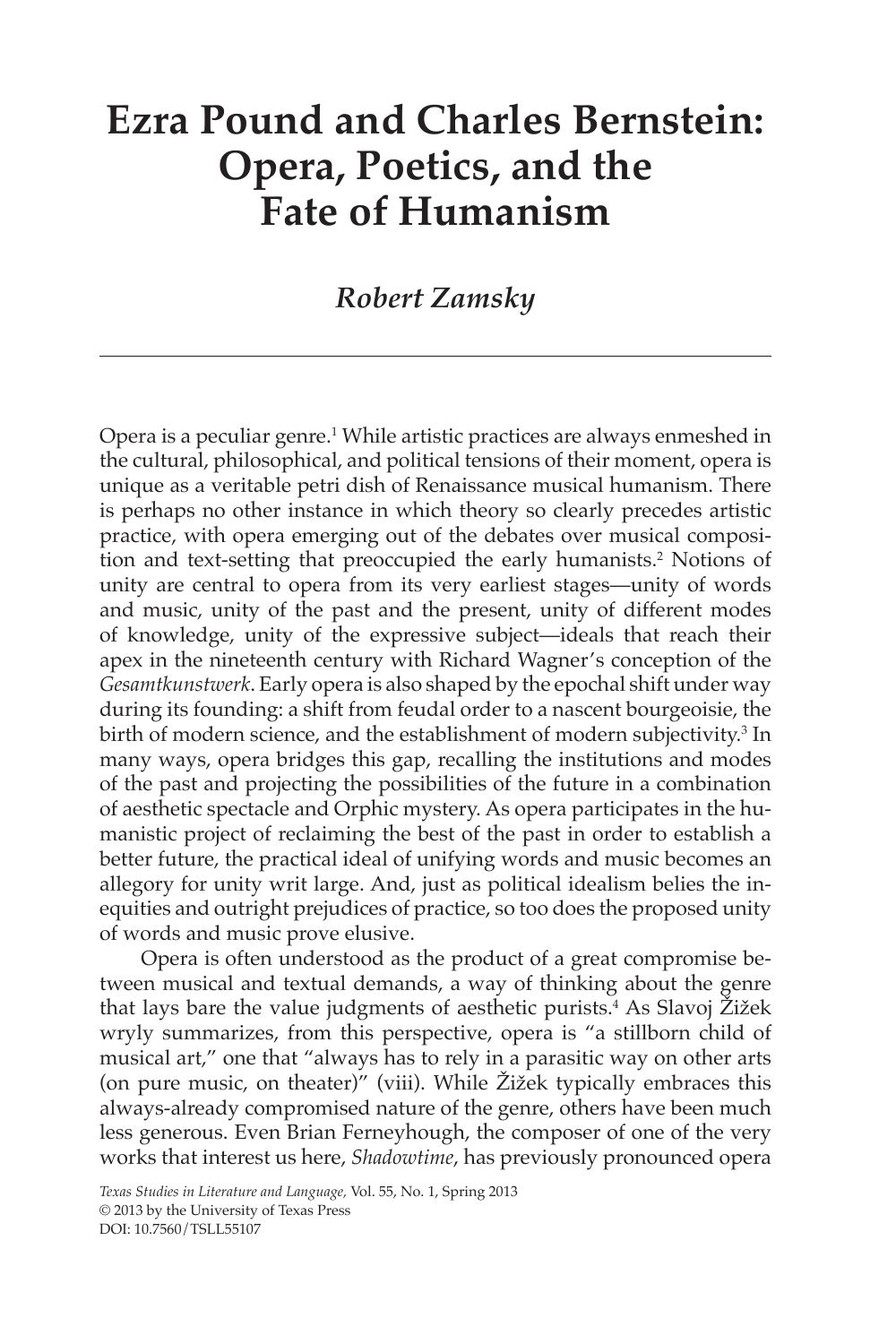"a mostly closed book" (*Collected Writings* 248). Coming to opera from the literary angle instead of music hardly elevates the genre; such a perspective only accentuates the other, no less happy side of this art-as-compromise, the treatment of the text in operatic text-setting. As I will discuss in more detail below, it is utterly conventional in operatic practice to transform the source text of the libretto so much as to render its semantic content unavailable in performance. While it may be true, as the music purists have it, that opera lets itself be shaped by the demands of narrative (plot and character development, for instance), the resulting artwork is hardly a model of elocutionary clarity. And, if we need to follow the details of a story's plot, the place to look is in the program, not the stage. Nor is this loss of narrative clarity the limit of text-setting's effects on the libretto; the very poetics, from the concept of the work as a whole to the microcosmic level of sound-play, is governed by concerns that are much more properly understood as either musical or dramatic. That is to say, writ large or writ small, the *poeisis* of opera does not simply set a libretto, but, much more significantly, makes something new out of it.

In this essay, I am interested in this troubled status of the text in two iconoclastic contributions to opera, Ezra Pound's *Le testament* and Charles Bernstein's *Shadowtime*, both of which take head-on the foundational issue of text-setting that makes the genre seem such a risky choice for a poet and such a besmirched one for a composer. In *ABC of Reading*, Pound described his motivation for setting the work of the fifteenth-century French poet François Villon, admitting, "technically speaking, translation of Villon is extremely difficult because he rhymes on the exact word," such that "I personally have been reduced to setting [Villon and Catullus] to music as I cannot translate them" (104–5). Bernstein's treatment of his subject, the life and work of Walter Benjamin, could hardly be more different. The synopsis of *Shadowtime* presents its ambitious scope and critical angle:

*Shadowtime* is a thought opera . . . In its seven scenes, *Shadowtime* explores some of the major themes of Benjamin's work, including the intertwined natures of history, time, transience, timelessness, language, and melancholy; the possibilities for a transformational leftist politics; the interconnectivity of language, things, and cosmos; and the role of dialectical materiality, aura, interpretation, and translation in art . . . *Shadowtime* inhabits a period in human history in which the light flickered and then failed. (13)

As we will see, whereas Pound's opera develops out of and exhibits an intense level of attention to Villon's language, Bernstein's investment in Benjamin's *ideas* results in a radically different work. This essay considers the context and implications of these differences in order to demonstrate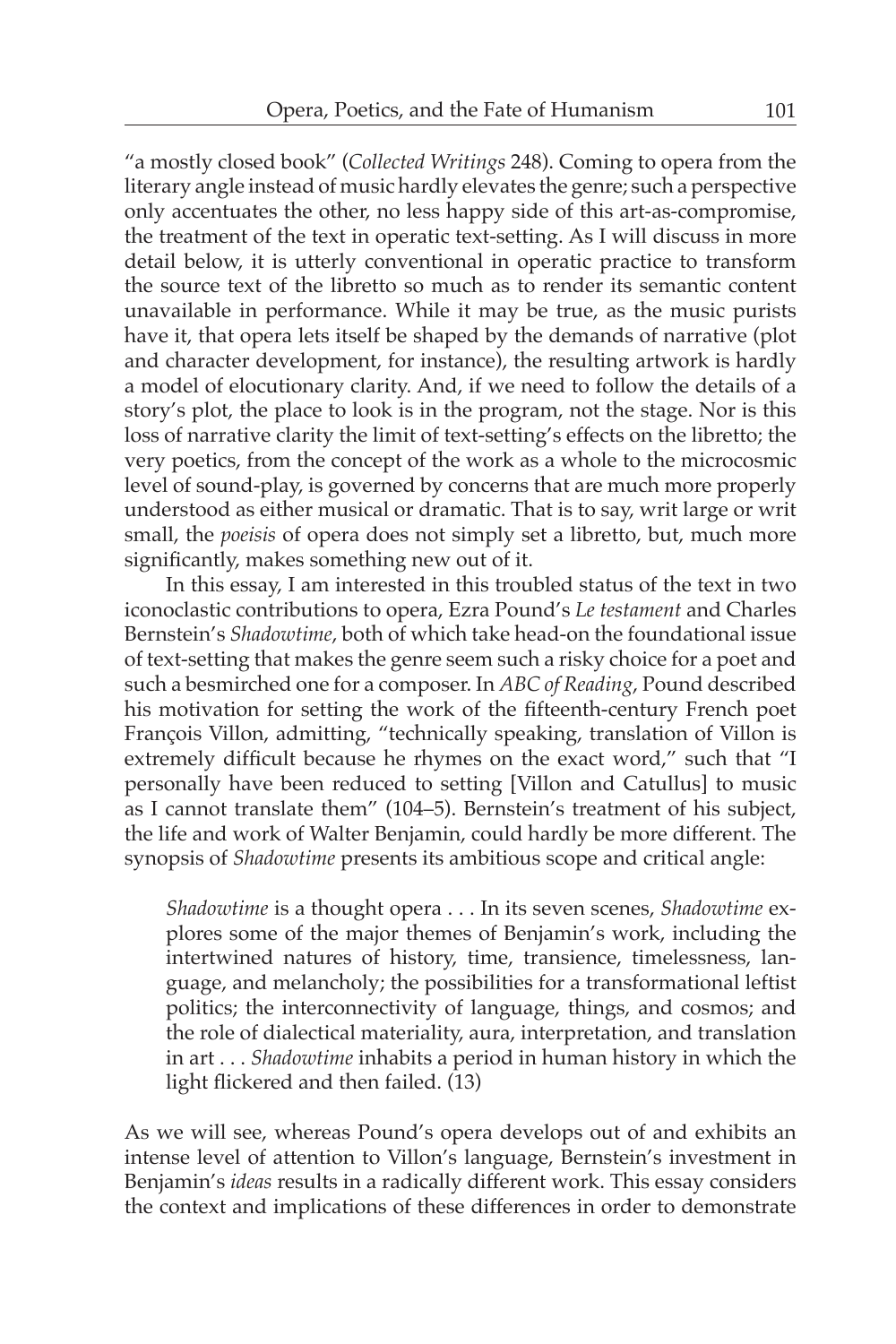how *Shadowtime* contrasts and contends with Pound's operatic turn, not merely as an element of Bernstein's ongoing critical engagement with Pound's legacy, but also as representative of the larger challenge of accounting for humanism in contemporary innovative writing.<sup>5</sup>

While there are certainly stylistic and contextual differences between *Le testament* and *Shadowtime*, there is also a great deal that invites their pairing. To be sure, Pound's opera is ultimately the highly idiosyncratic work of a self-taught amateur, while *Shadowtime* is the result of Bernstein's collaboration with one of the most widely recognized and influential of contemporary experimental composers, the "Maximalist" Brian Ferneyhough. Nevertheless, these works are more than incidental forays into the genre, and they bear more than incidental relation to one another. Pound turned to opera after working as a music critic for *The New Age* for four years, and he spent more than a decade developing *Le testament*, often with the assistance of other composers and musicians, most notably George Antheil. Distinct versions of the opera appeared in 1921, 1923 (the Pound/Antheil score, considered the opera's "urtext"), 1926, and 1933, in addition to a 1931 adaption for BBC Radio (Fisher and Hughes xii-xiii).<sup>6</sup> In fact, *Le testament* is a key instance of Pound's working out of his ideas about the relationship between poetry and music.7 *Shadowtime*, I would suggest, is a similarly crucial part of Bernstein's oeuvre as he grapples with his modernist predecessors, not least of all Pound, and the larger, longer intellectual traditions that underwrote their projects. It also represents a sorely underappreciated aspect of his substantial oeuvre, his work in musical theatre.<sup>8</sup>

The relationship between the turns to opera by Pound and Bernstein can be found first in their choices of subject, François Villon and Walter Benjamin, respectively. Both Pound and Bernstein construe the lives of their subjects as allegories for larger historical moments, and the operas most profoundly demonstrate the results of their searches to represent the significance of Villon and of Benjamin in their formal innovations. Just as Bernstein reads the circumstances of Benjamin's death as symptomatic of the failure of modernity, so Pound's Villon "represents also the end of a tradition, the end of the medieval dream, the end of a whole body of knowledge" (*ABC of Reading* 104). As Pound and Bernstein contemplate the work of their predecessors, each of whom embodies a cultural nadir, the decision to work in opera is a loaded choice of genre since opera itself is so thoroughly infused with humanist ideology. To put it rather schematically, Pound's Villon is the embodiment of that period that immediately precedes the very Renaissance that will give rise to opera, while Benjamin's life coincides with the historical moment often invoked as that of opera's death, and his work breaks from the humanist tradition both in its Frankfurt School materialism and in its mysticism. Indeed, Benjamin's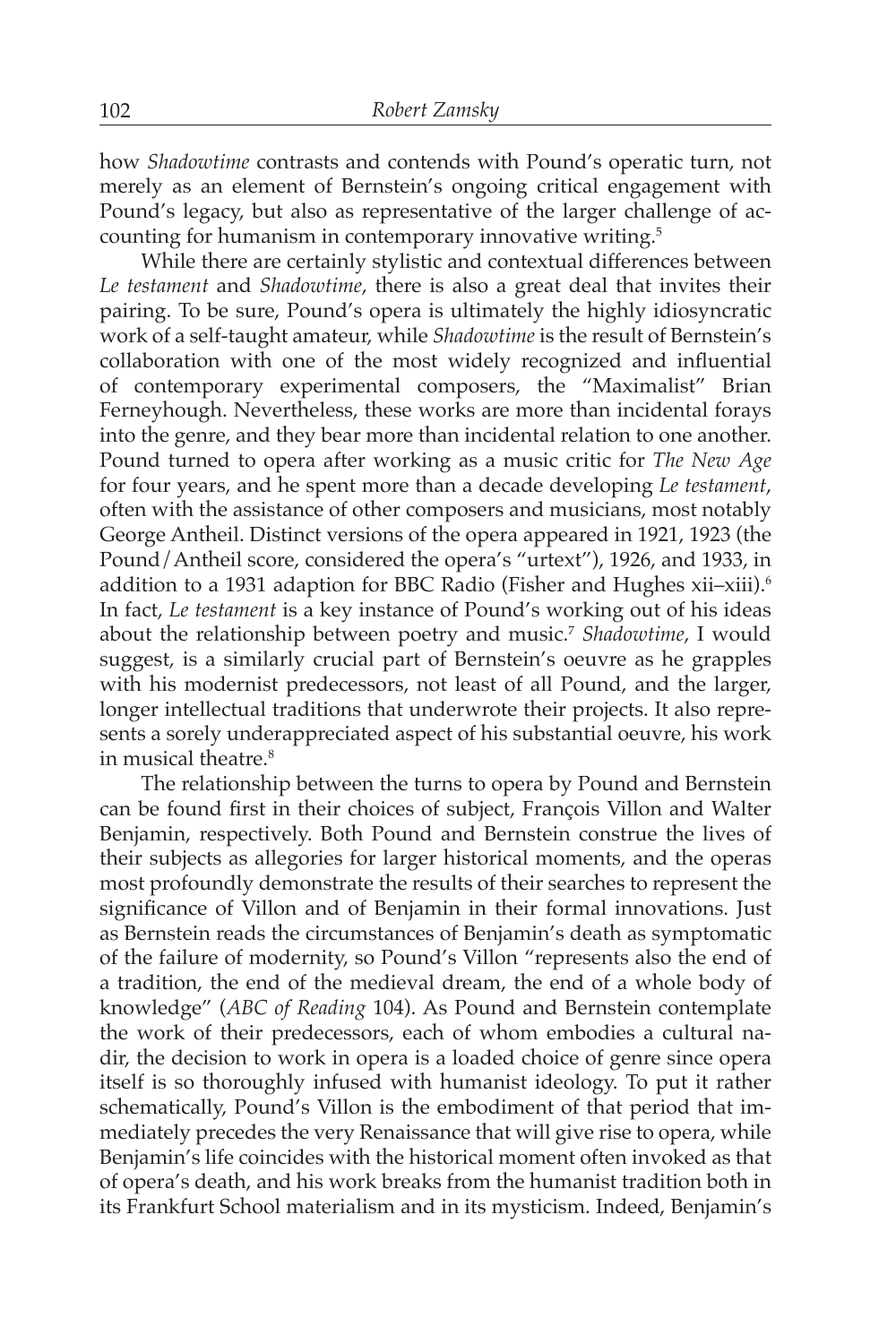death seems an object lesson in the political failings of humanism. That is to say, *Le testament* and *Shadowtime* are both attempts at epochal intervention by way of aesthetic form; and their differing forms enact the contrast between their worldviews. In order to consider the characteristics and the implications of this tension, I will first briefly discuss the relationship between opera and Renaissance humanism, with particular emphasis on the practice of text-setting, and then contrast Pound's and Bernstein's participation in operatic history, first with respect to the very different relationships between text and music found in their operas, and then their invocations of the Orphic tradition. Ultimately, I will argue that whereas Pound's opera seeks to reclaim and radicalize the humanistic ideals at the core of the genre, *Shadowtime* enacts a critique of humanism consistent with the work of Emmanuel Levinas.

Opera was developed as a systematic, nearly scientific attempt to revive the unity of words, music, and drama that the members of the sixteenth-century Florentine *camerata* believed could be found in classical Greece. The fact that Greek music was unknown and unknowable only fueled the fantasy construction of a lost and ideal art capable of feats far beyond anything associated with contemporary musical practice. The intellectual environment out of which opera arose was infused with the Neoplatonic thought of Marsilio Ficino, Giovanni Pico della Mirandola, and other humanists, whose work provided the conceptual basis upon which opera was built. As Peter Kivy summarizes:

[F]ive major conclusions were reached by the "philosophes" of opera . . . They are, first, that music exerts power over the souls and characters of men; that it can change them, morally, for the better or worse, and raise their emotions. Second, that this emotive arousal and moral manipulation is accomplished through "imitation" or "representation" of human character and emotions. Third, that (as Plato apparently believed) by music's "representing" or "imitating" human character or emotions one can only mean its "representing" or "imitating" human speech and other expressive behavior. Fourth, that Greek drama was a "musical performance" of some kind—that in some sense or other it, or part of it, was sung. Fifth—but only by inference, as the texts bear no witness here—that Greek music was neither contrapuntal nor chordally accompanied: in other words, completely monophonic. (37)

Of the conclusions noted by Kivy, what most interests us here is the link between classical *mimesis* (that possibility for music to "'represent' or 'imitate' human character or emotions") and the persuasive power of music, and the resulting practice of text-setting. As Kivy's catalogue suggests, the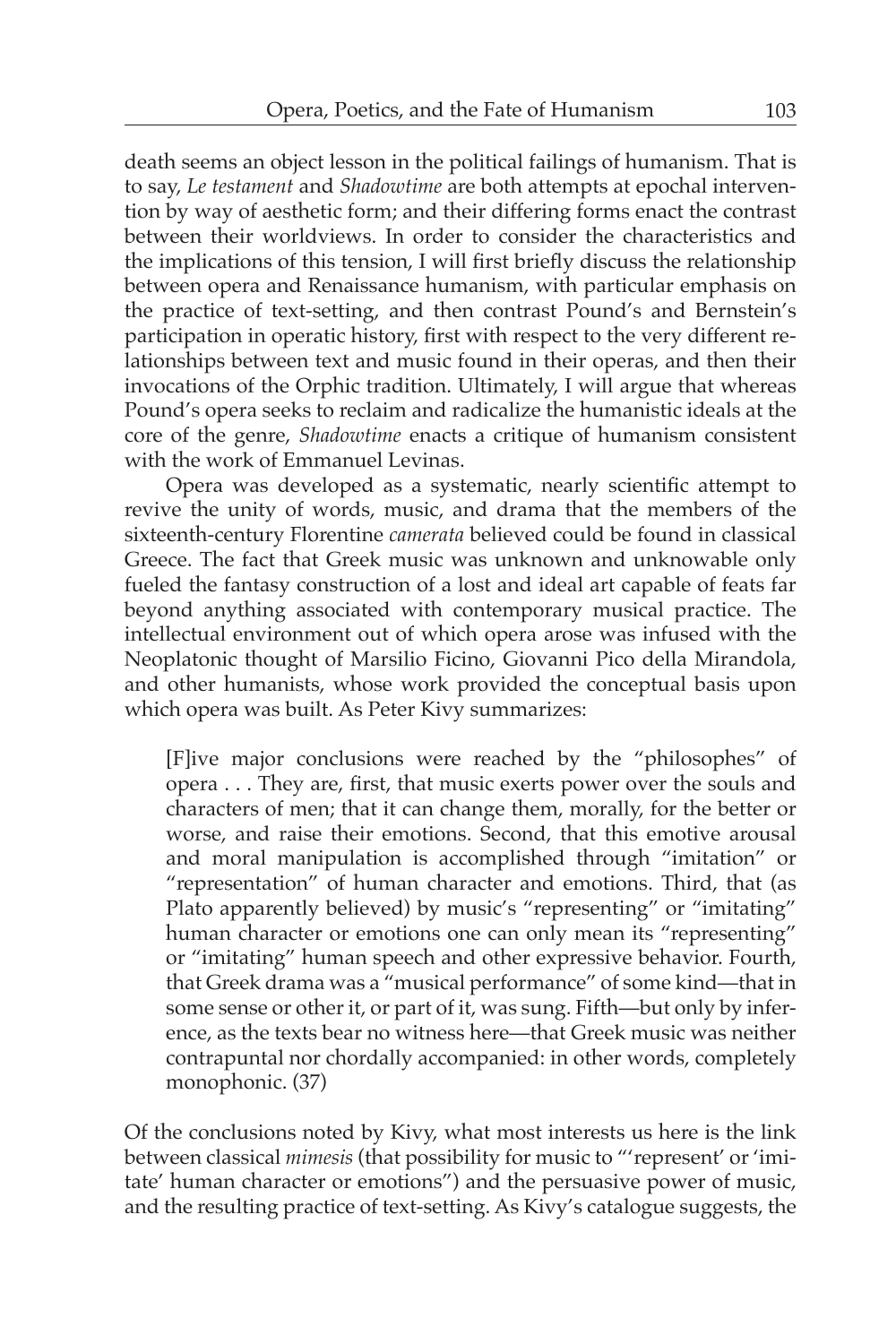particular mimetic power of music and the rhetorical ends to which it can be put lend it unique weight in the formation of a person's character. Given the clearly pedagogical intent of Pound's aesthetics, it is worth reminding ourselves how Plato conceived of the role of music in pedagogy. The standard place to look is book III of *The Republic*, in which Plato argues that

education in music is most sovereign, because more than anything else rhythm and *harmonia* find their way to the inmost soul and take strongest hold upon it, bringing with them and imparting grace if one is rightly trained, and otherwise the contrary . . . And further, because omissions and the failure of beauty in things badly made or grown would be most quickly perceived by one who was properly educated in music, and so, feeling distaste rightly, he would praise beautiful things and take delight in them and receive them into his soul to foster its growth and become himself beautiful and good. The ugly he would rightly disapprove of and hate while still young and yet unable to apprehend the reason, but when reason came the man thus nurtured would be the first to give her welcome, for by this affinity he would know her. (14)

In Plato's discussion, appropriate musical training is both a prophylactic against the possible infection of the ugly and untrue, and, at the same time, a method for habituating the soul to what is true and beautiful. Interestingly, Plato sees this capacity for aesthetic discernment as something that can be fostered and nurtured prior to a person's intellectual maturity aesthetic judgment, in this framework, is made available to the young and as yet incompletely educated, while reason is acquired only in maturity. It is this profoundly, even elementally pedagogical conception of music that raises the stakes of text-setting. Putting words to music brings language into the higher, musical order of beauty in one of two ways: it locates and heightens a musical beauty already present within the words, or, much more likely, it transmutes the words into the realm of the musical. Ideally, the musicality of the text-setting serves as a warrant for the profundity of the text and integrates it into the Platonic unity. In practice, the very impossibility of the unity between words and music, the fact that language's semantic register will always draw it away from pure form, compels the genre toward endless formal innovation.

 The practice of text-setting that lies at the heart of opera thus embodies the humanist belief in a fundamental, if hard won, syncretism that runs through even apparently disparate discourses. As F. W. Sternfeld has noted, this Neoplatonic idealism results in a certain irony at the heart of operatic text-setting, as is found in the compositional practice of Claudio Monteverdi: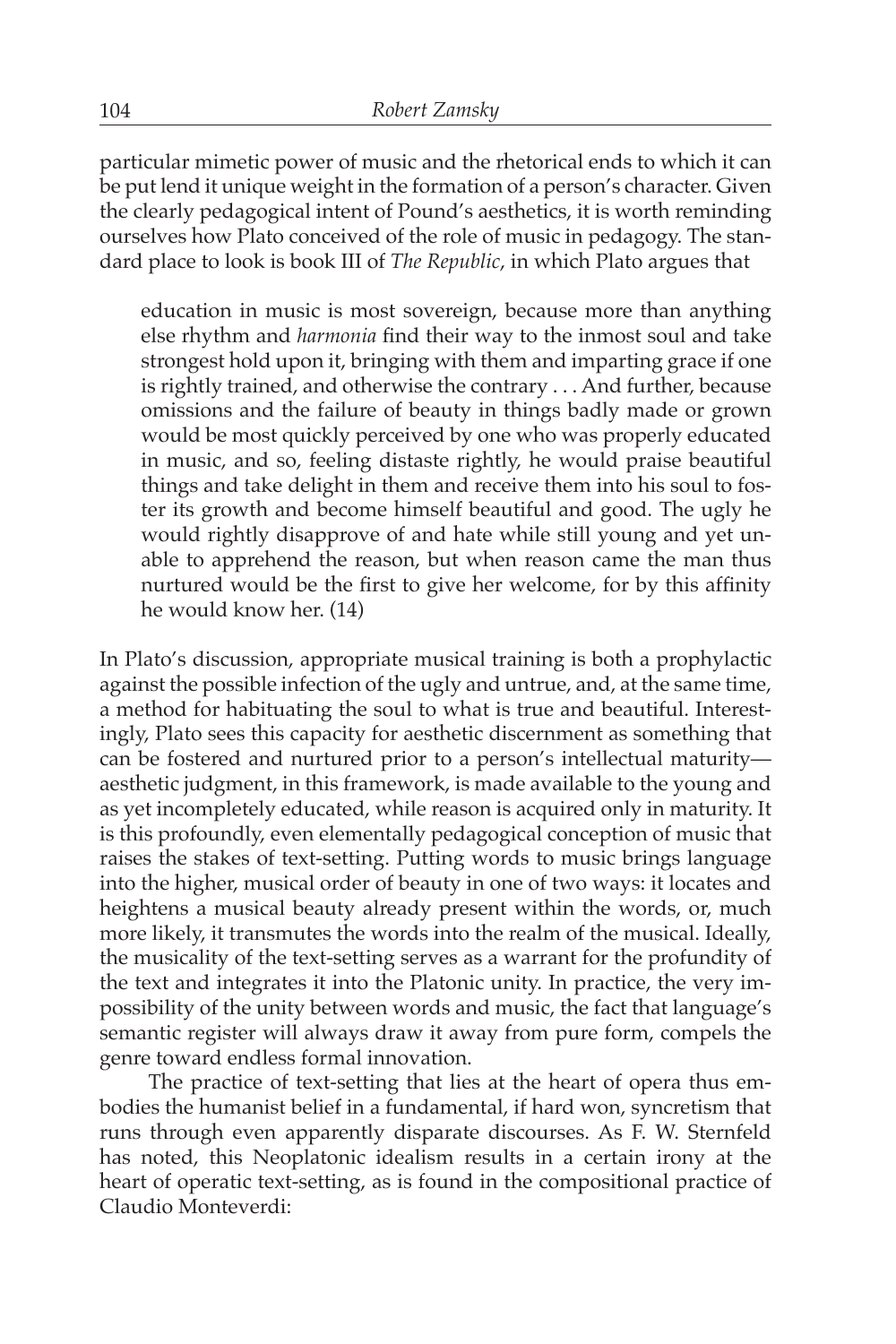As an opera composer, Monteverdi starts from the words of the libretto, where the characters express themselves in words . . . But only some words (some stories, some emotions) are capable of being transformed into music ("cantare," "armonie"). When this is the case, communication through music (notably, but not exclusively vocal music) as the vehicle of expression is possible. In this case, the words give rise to the music, but are ultimately left behind, because inspired song ("canto") supersedes them, we are "translated" (to use a biblical term) into another realm. (37)

Ultimately, the work of operatic text-setting is not to heighten or punctuate anything like the beauty of the language on the page, nor even necessarily to dramatize the text as it is written, but, rather, to find an abstracted, emotive, musical corollary to the text. Since opera was to be a musical form, the text simply had to give—ironically, having chosen a poetic text because of its beauty, profundity, and emotional impact, the composer does away with it precisely as a means of faithfully attending to it. This conceptualization of text-setting practice immediately raises the question of just what is being taught in and through opera. Certainly, much of the meaning of opera resides in the content of its stories: it is no accident, for instance, that the story of Orpheus figures so prominently in early opera. Nor, for that matter, is it incidental that Pound's opera features a text by François Villon, nor that Bernstein's focuses on the life and work of Walter Benjamin. It is just as certain, though, that the edification offered by language set to music is something quite apart from even the most poignant narrative content: it is located in the form itself. Put quite simply, the transmutation of a source text into the libretto of an opera amounts to a Neoplatonic search for the form hidden yet immanent within the text. As the humanists sought to recover the truths of syncretism and unity in the laboratory of opera, the genre became a microcosm of their overarching faith in the pedagogical role of art.

The Neoplatonism that underwrites the advent of opera resonates with Pound's ventures in operatic composition. His work in this area began in earnest after his Vorticist years, a period during which, as Charles Altieri has argued, Pound's literary work was largely grounded in his desire to recast Renaissance humanism in modernist terms. Altieri develops the notion of "expressivist humanism" as the outcome of Pound's project to restage and radicalize the Renaissance, and focuses on the iconoclastic possibilities of humanistic thinking. As he frames humanism with respect to Pound, Altieri argues that "humanism is above all a set of practices and themes devoted to the process of idealizing the potential of human agents to produce and respond to certain values not typical of any social marketplace and not derived from some transcendental doctrine but carried in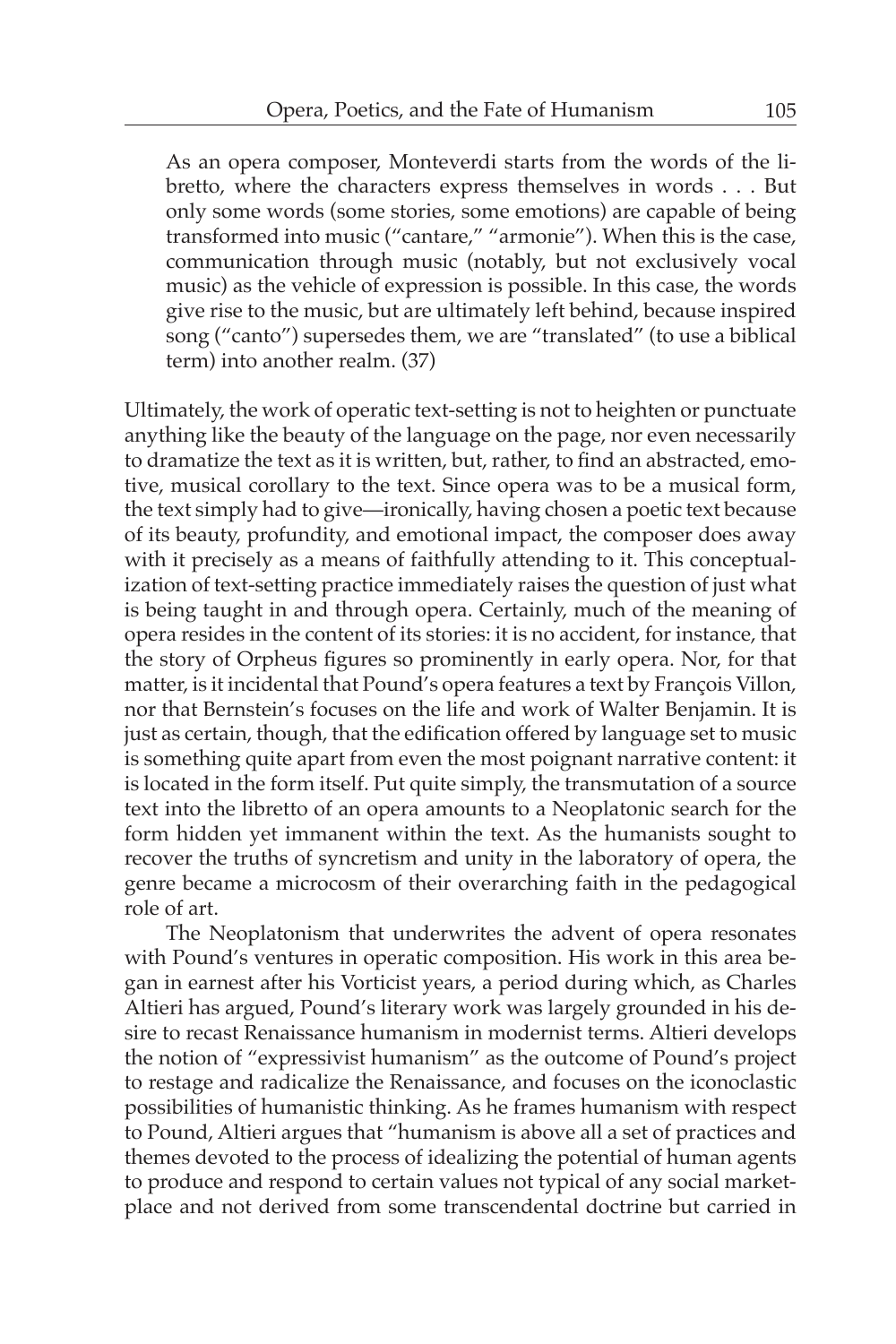a privileged set of exemplary actions" (441). In this framework, literary canons are established as a means of perpetuating "projected 'best selves' and thus shaping our behavior as ethical agents" (441). The major distinction Altieri finds in Pound's rethinking of humanism is that he

makes the expressive individual a set of active qualities rather than a set of determinate contents, and he teaches us to read for the force these qualities might exist [*sic*]. The art work becomes a display and a test: it is possible to give form to an infinite range of qualities by synthesizing a system of equations, and the capacity of those equations once created to serve as instruments intensifying the perceptions and resistances of others becomes the public measure of the value in private acts. Art expresses not worlds or selves but ways of seeing and arranging the world. (451)

What Altieri identifies in Pound is the degree to which the challenge of reclaiming humanism in the face of modernism is met by individualistic formal means. The pedagogy of aesthetic form involves the characters of both the artist and the audience. On the one hand, artwork for Pound exhibits the will of the artist, a demonstration of the strength of the artist's character to be most convincingly located in the force of the artwork's internal self-organization—success with artistic form is a kind of guarantor of the *virtú* of the artist; at the same time, this formal success presents a challenge to the reader, whose responsibility it is to ascertain and learn from the unique qualities of poetic form.

In Pound's work in music theory and composition after the First World War, his "expressivist humanism" is increasingly configured as arising from an artist's rhythmic precision. Pound's notion of rhythm during this period is both complex and all encompassing. In *Antheil and the Treatise on Harmony*, for instance, a work partly devoted to his early collaborator on *Le testament*, the composer and pianist George Antheil, Pound proposes that "music is a composition of frequencies" (24), a claim meant to underline his thesis that ultimately even harmony is a kind of rhythm because pitch is measured by the frequency of sound waves over time; rhythm is thus the most elemental aspect of artistic expression. The Antheil essay explicitly addresses this topic in the context of Vorticism, noting that "[t]he Vorticist Manifestos of 1913–14 left a blank space for music; there was in contemporary music at that date, nothing corresponding to the work of Wyndham Lewis, Pablo Picasso or Gaudier-Brzeska" (37). After the war, Pound found the corresponding figure in Antheil whose musical inclinations satisfied Pound's conception of a possible Vorticist music: "The article on Vorticism in the Fortnightly Review, Aug. 1914 stated that new vorticist music would come from a new computation of the mathematics of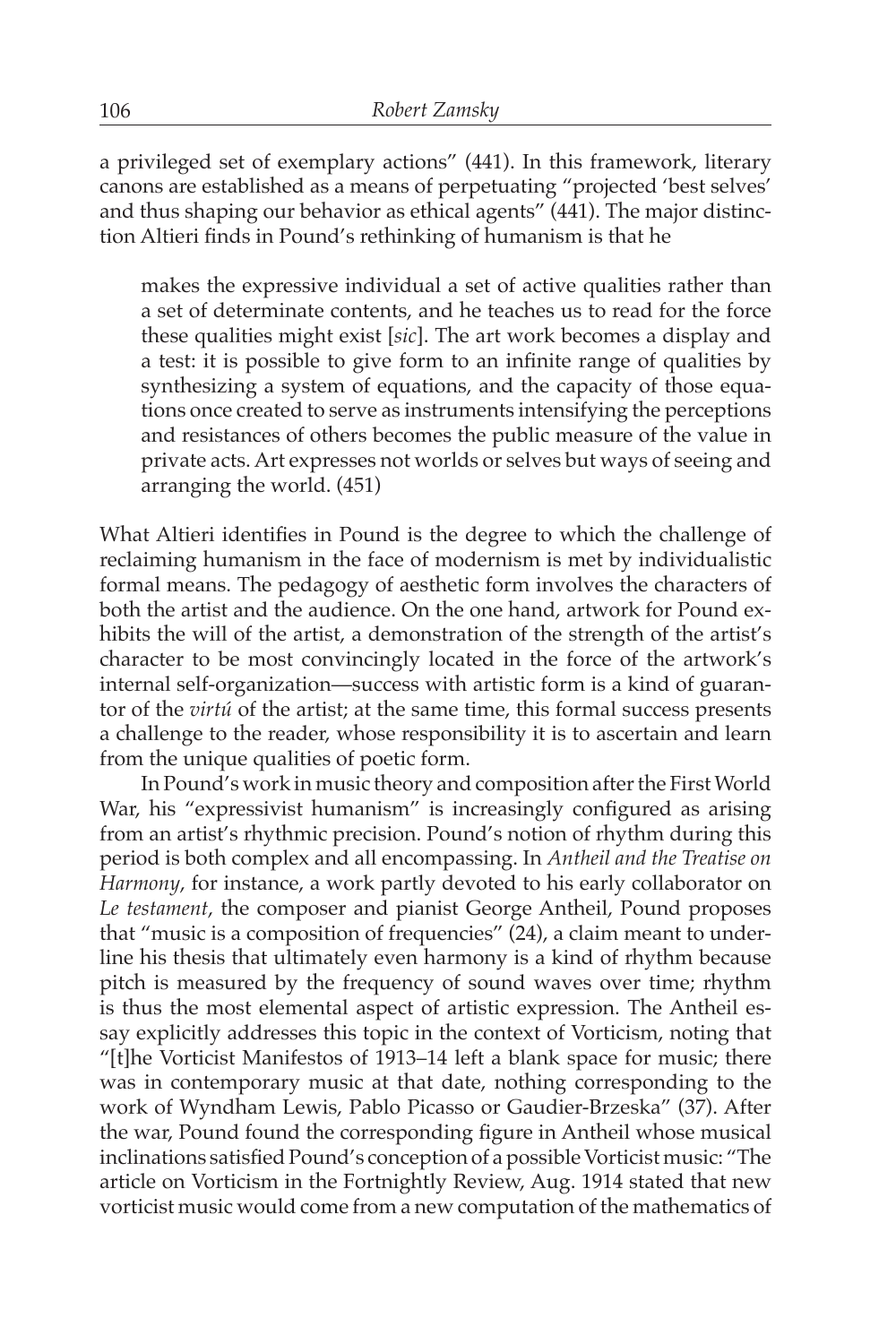harmony not from mimetic representation of dead cats in a fog horn (alias noise tuners). This was part of the general vorticist stand against the accelerated impressionism of our active and meritorious friend Marinetti" (38). Pound sees Antheil's compositional practices as demonstrating a sense of precision that corresponds to the particular circumstances of modernity. Far from the Art of Noise (the "dead cats in a foghorn") of the Italian Futurists, "Antheil has not only given his attention to rhythmic precision, and noted his rhythms with an exactitude, which we may as well call genius, but he has invented new mechanisms, mechanisms of this particular age" (48). For Pound, the precision of Antheil's music is that of an intricate, solid, and moving object: "a construction or better a 'mechanism' working in time-space, in which all the joints are close knit, the tones fit each other at set distances, it can't simply slide about" (49). This "mechanism" operates at the level of the rhythm within the piece, in the relationships between instruments and voices, and even within the acoustic qualities of and performance practices associated with individual instruments. Thus, for instance, in Antheil's piano playing Pound hears someone who transmutes his detested instrument by playing it like a modern: "There is the use of the piano, no longer melodic, or cantabile, but solid, unified as one drum. I mean *single* sounds produced by multiple impact" (62). Treating the piano as the percussion instrument it is, Antheil's precision demonstrates an energy that Pound sees as authentic to its historical moment.

If Antheil ultimately proved to be only a temporary brother-in-arms, Pound had a much more longstanding exemplar in the figure of François Villon. And while the essay on Antheil can read as a veiled or opportunistic promotion of Pound's own aesthetic agenda, his advocacy for Villon seems to be born of humility and admiration—if not a sense of defeat at his inability to translate the intricacies of Villon's language. In his 1934 essay "Dateline," Pound recalls his work on the Villon opera as an example of one of his favored modes of advocacy: "criticism via music, meaning definitely the setting of a poet's words; e.g. in Le testament, Villon's words . . . this is the most intense form of criticism . . . [with the exception of] Criticism in new composition" (74–75). Pound wears his Neoplatonic belief in the efficacy of music on his sleeve here, as he proposes text-setting and musical composition based upon a poet's work as the highest orders of critical engagement with that work.

With the Villon opera, Pound's belief in the efficacy of Villon's prosody was put into practice when he prepared a broadcast version of it for BBC Radio in 1931. In this adaptation of the opera, Pound maintained his intense commitment to the acoustics of Villon's voice—the musicality of his language—even as he sought to bring Villon to an unprecedentedly broad audience. In fact, the medium of radio provided Pound with a powerful tool for the construction of his "expressivist humanism" because it turns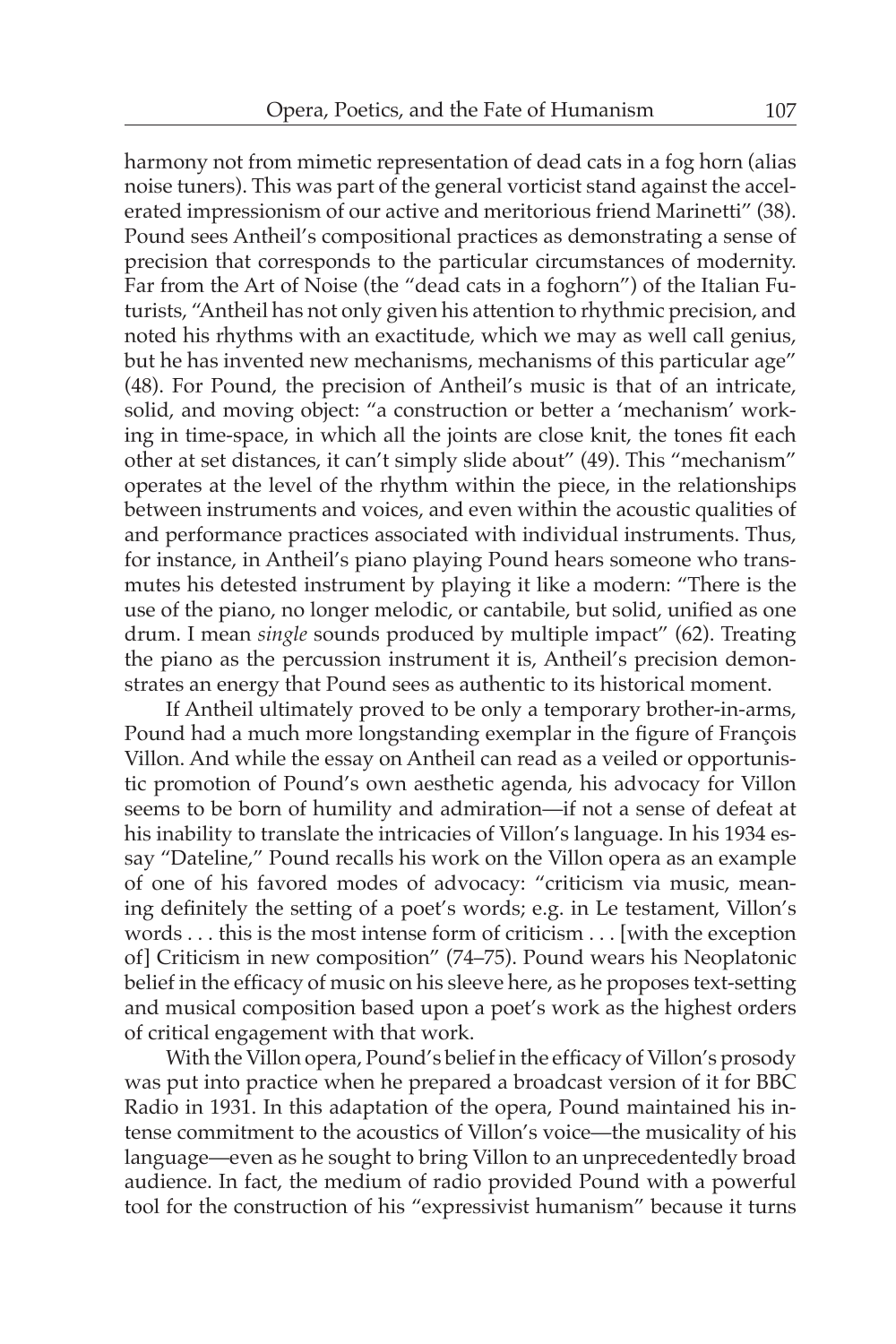the abstract concept of voice into the physical reality of a radio voice existing only as sound waves in the air. As Margaret Fisher has argued, the radio production of opera was also an ideal opportunity for Pound in his quest to reinvigorate the relationship between poetry and music that he thought had reached its apex in troubadour practice, since "voice on radio offered the promise of pure sonic contour in a time-based medium, the opportunity 'to cut a shape in time'" (38). For Pound, as the radio audience listened to Villon's words, duly elevated via musical setting, they came into direct contact with the form of his aesthetic, that lasting manifestation of his *virtú*. As Pound works to bring the prosody of Villon's language to the BBC public, his attention to the aurality of Villon's text "mitigates the distance of time, translation, and perception through a music that retains the sonic surface, texture, and movement of the original voice" (15). It is in this sense that the ideal of mechanical precision is linked to that of the poet's own indelible voice. Far more important than the content of Villon's poetry to Pound is its aural movement, which Pound believed could be precisely replicated in performance and broadcast through the radio. As Fisher summarizes the link between Pound's experiments with the new technology and his more archaic interests:

Electricity in the air became Pound's vorticist key to unlock medieval "forms," by-products of mental powers so highly charged that they ventured beyond, or existed outside . . . the everyday mentality to become the cultural engines that powered a society: love, and *virtú*. (144)

The radio production of the opera was ultimately much more than simply an opportunity to reach a broad audience; the real value of broadcasting Villon's text is that in the medium of radio, Villon's words become pure sound, and thus provide the listener with unimpeded access to the expressivity of his form.

As Fisher's discussion suggests, Pound's work on the opera is something of a laboratory experiment based on his ongoing theoretical and historical concerns with the relationship between poetry and music. Pound's prose writings, of course, are replete with comments on the topic. In *ABC of Reading*, for instance, he describes *melopoeia* as the process of charging words or groups of words with sound (37), and famously asserts that "poetry atrophies when it gets too far from music" (61). In his 1918 discussion of Imagism, "A Retrospect," he clarifies the rhythmic relation between poetry and music when he advises, "as regarding rhythm: to compose in the sequence of the musical phrase, not in the sequence of the metronome" (3), and he returns to the concept of rhythm in the "Treatise on Metre" appended to *ABC of Reading*, flatly stating, "Rhythm is a form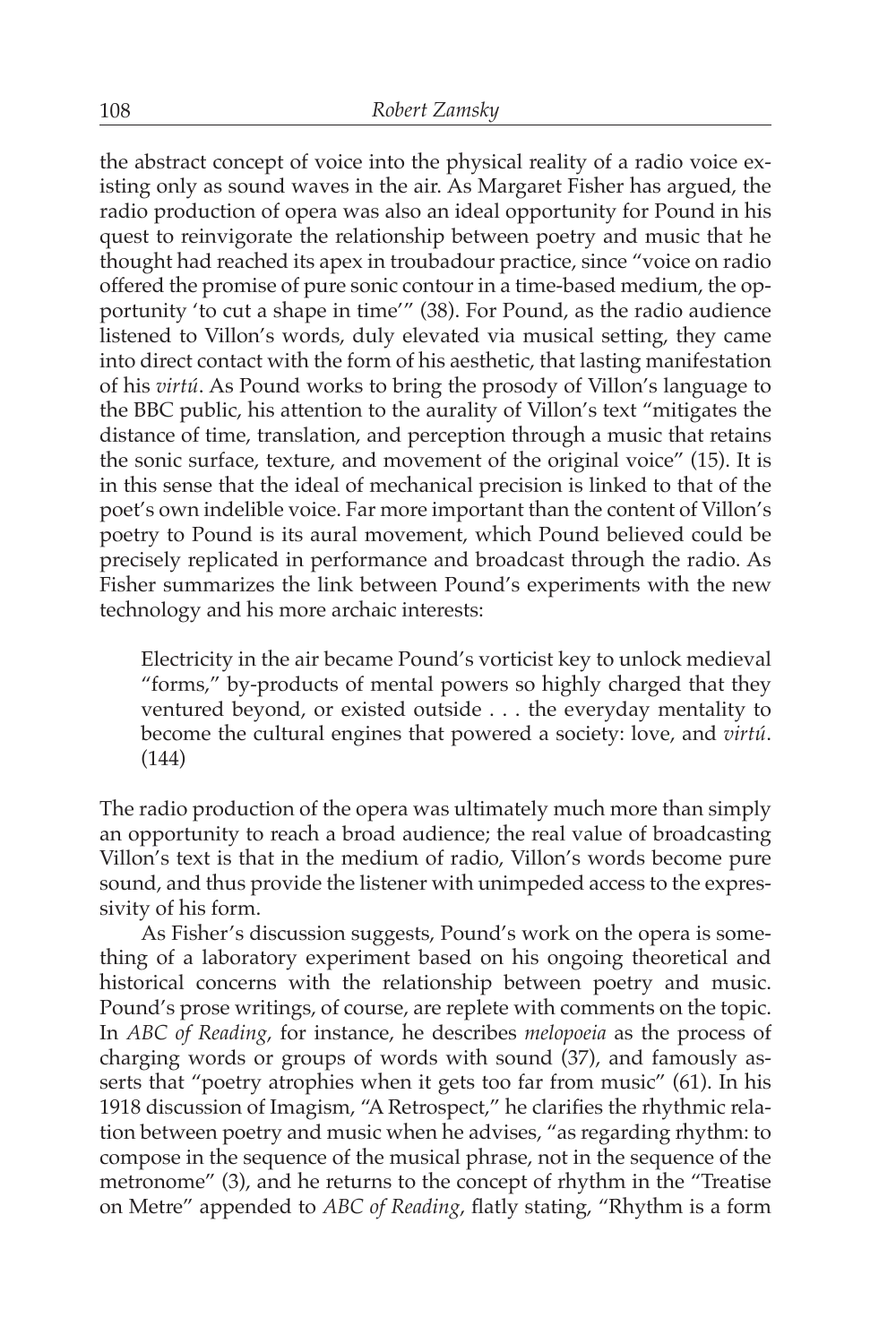cut into time" (198). The historiographic element of Pound's interest in the matter is evident in his 1913 essay "The Tradition":

It is not intelligent to ignore the fact that both in Greece and in Provence the poetry attained its highest rhythmic and metrical brilliance at times when the arts of verse and music were most closely knit together, when each thing done by the poet had some definite musical urge or necessity bound up within it. (91)

These examples, drawn from Pound's writings before and after the war, before and after the Vorticist years, before and after he wrote his own music and operas, not only point to Pound's dedication to the idea that poetry would be reinvigorated by a greater attention to its historical affinity with music. They also show that what animated this dedication was a Neoplatonic belief in music and the musicality of poetry as providing access to some otherwise unknown and unknowable truth.

Pound dwells on the nature of this musical truth as he develops his companion theories of Absolute Rhythm and Great Bass. As R. Murray Schafer argues in his collection of Pound's musical writings, *Ezra Pound and Music*, "Pound first conceived of *absolute rhythm* as something existing above the abrasions of workaday art. It was the breath-pattern of the master artificer, above analysis" (473). Pound first deploys the idea of Absolute Rhythm in the introduction to his 1910 Cavalcanti translations:

Rhythm is perhaps the most primal of all things known to us. It is basic in poetry and music mutually, their melodies depending on a variation of tone quality and of pitch respectively, as is commonly said, but if we look more closely we will see that music is, by further analysis, pure rhythm; rhythm and nothing else, for the variation of pitch is the variation in rhythms of individual notes, and harmony the blending of these varied rhythms. When we know more of overtones we will see that the tempo of every masterpiece is absolute, and is exactly set by some further law of rhythmic accord. When it should be possible to show that any given rhythm implies about it a complete musical form—fugue, sonata, I cannot say what form, but a form, perfect, complete. Ergo, the rhythm set in a line of poetry connotes its symphony, which, had we a little more skill, we could score for orchestra. (*Ezra Pound and Music* 469)

Pound revisits the concept of Absolute Rhythm in the "Credo" section of "A Retrospect": "I believe in an 'absolute rhythm,' a rhythm, that is, in poetry which corresponds exactly to the emotion or shade of emotion to be expressed. A man's rhythm must be interpretative, it will be, therefore,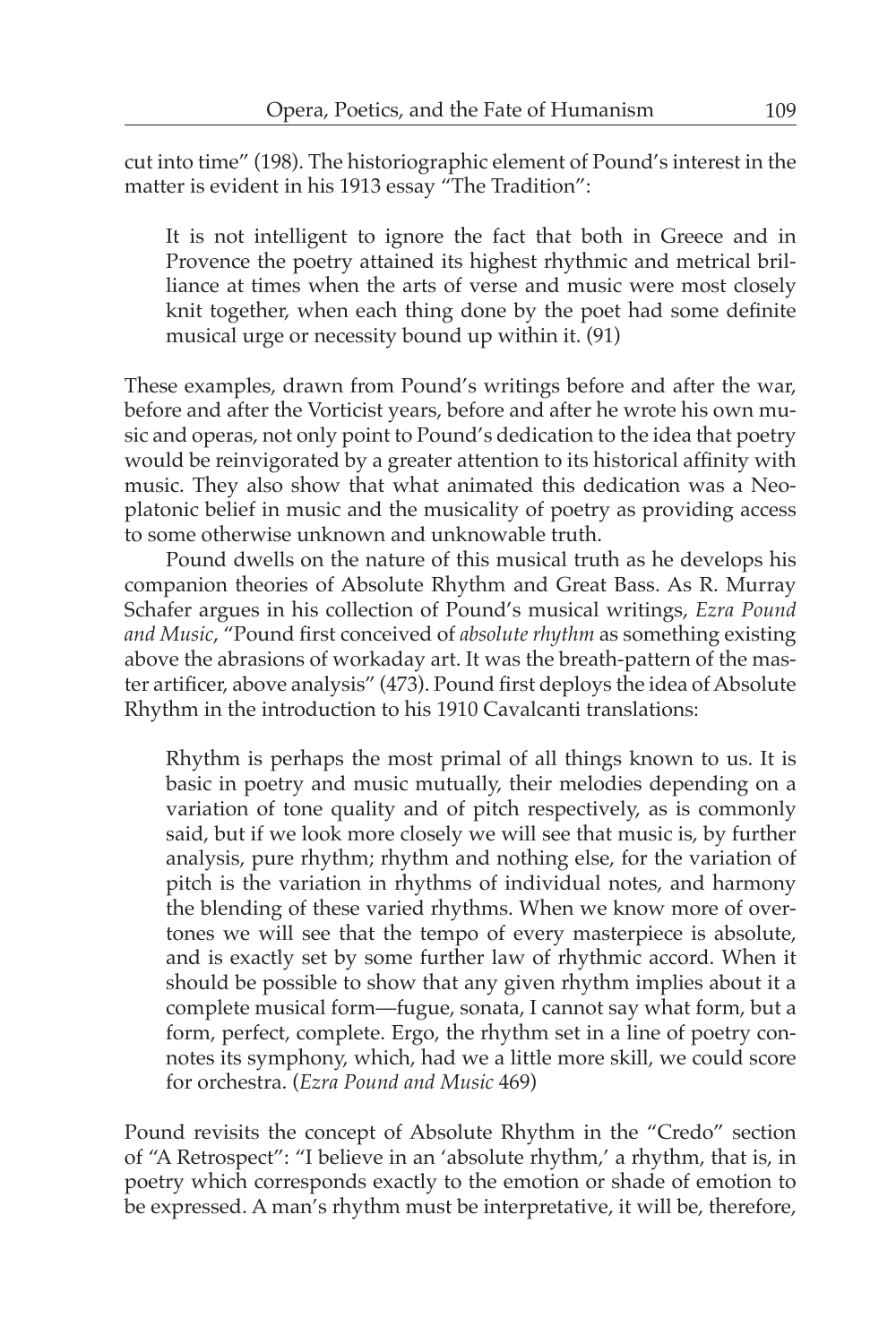in the end, his own, uncounterfeiting, uncounterfeitable" (9). Pound's discussions of Absolute Rhythm are marked by his commitment to an intense individualism, an almost primal authenticity, and an aesthetic of precision, qualities which are held together through the force of Great Bass, which Schafer likens to "the keel of a ship, exerting a centripetal pull over everything above it" (479). Through the ever-evolving notions of Absolute Rhythm and Great Bass, Pound grapples with the concept of truthfulness of temporal form—that is to say, a radically conceived musicality—as the measure of a poet's voice.

Pound's understanding of rhythm results in a treatment of Villon's text that differs markedly from the conventions of operatic text-setting. He does not transmute Villon's text into a higher musical order; rather, he identifies the brilliance of Villon's text within the musicality of its language. The truth of Villon's *virtú* is embedded within his prosody, and Pound's task as composer/text-setter is to highlight that truth and bring it forth to the audience. To put it plainly and in stark contrast to the conventions of operatic text-setting described by Sternfeld, Pound derives the opera's rhythm from a microcosmic level of attention to Villon's prosody, with a resulting score that was effectively unplayable in its original form. In spite of various phases of simplification and clarification by Pound and Antheil, the score remains incredibly fragmented and jarring, a fact addressed by many of Pound's best commentators. For example, Fisher draws our attention to the eight lines of Heaulmière's aria which "bear some of the more difficult mixed meter . . . (bars 194–198: 15/32 to 5/8 to 7/16 to 6/16 to 2/8, and bars 203–213: 11/16 to 3/8 to 19/32 to 2/4 to 3/8 to 11/16 to 7/16 to 2/8 to 3/16 to 2/8)" (126). In *Literary Modernism and Musical Aesthetics*, Brad Bucknell similarly considers Villon's first aria, "Et Meure Paris," noting the lines "are set over seven bars, each of which possesses a different time signature: 11/16, 3/4, 5/8, 7/8, 2/4, 5/8, 11/16" (84). Daniel Albright, in *Untwisting the Serpent*, attends to the superimposition of time signatures at this same moment in the opera, observing that

*Le testament* does not use time signatures in the ordinary sense; the time signatures (evidently devised by Antheil) appear in parentheses beneath the bars when necessary—which is often after every bar. Thus in the first five bars of the first number, we have 11/16, 3/4, 5/8, 7/8, and 2/4. . . [and in the piece "*Dame du ciel*"] there is a sequence of three bars in  $33/16$ ,  $21/8$ , and  $36/22$ ; . . . [in] the soprano line, . . . [while] the orchestra plays beneath this in  $8/4$ ,  $8/4$ , and  $5/4$ . (147)

In passages such as these, Pound's interpreters draw our attention to the intense and intensely idiosyncratic rhythmical contours of the opera, and they rightly frame these as the moments when the work is most deeply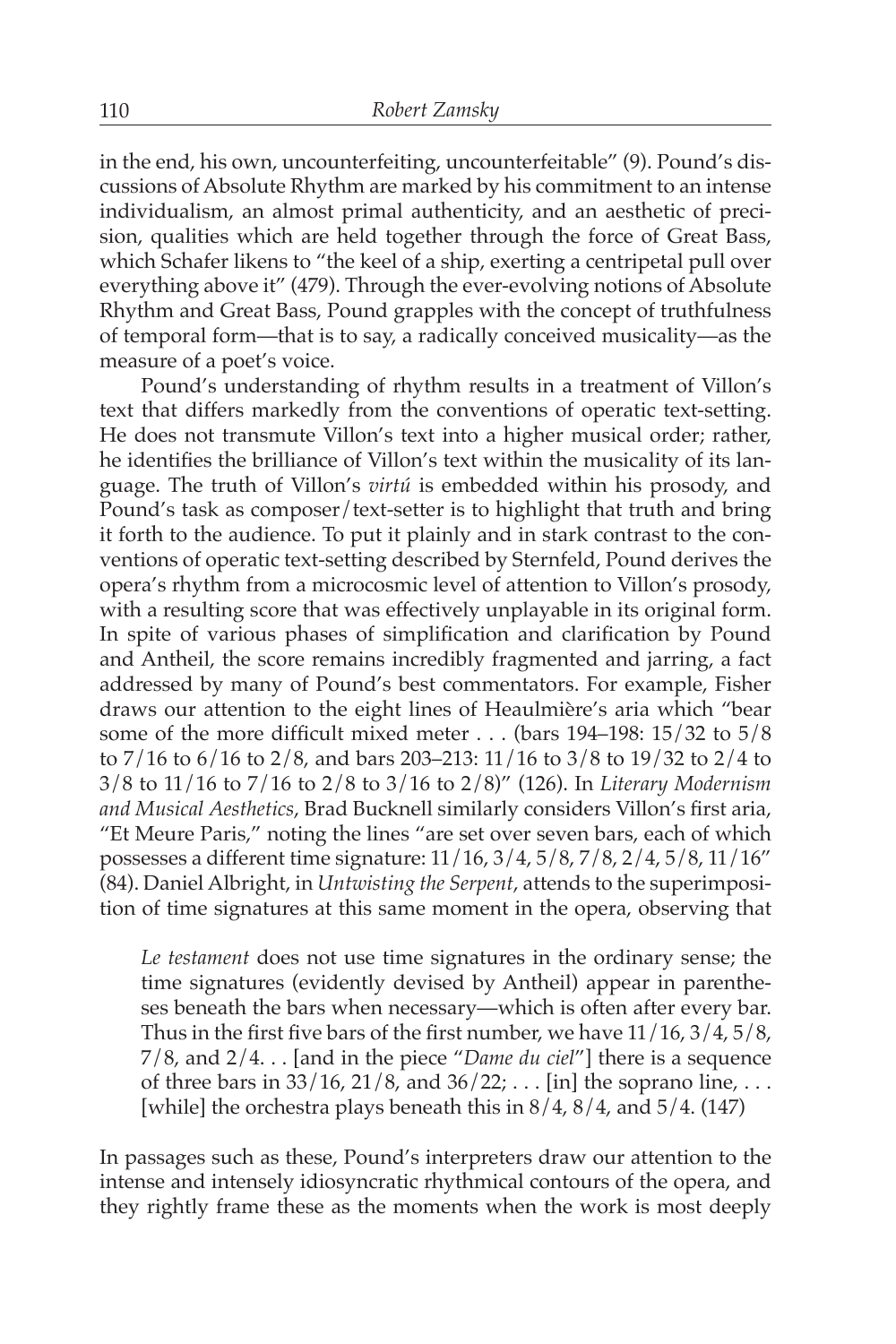involved in its own project. What interests me about these formal characteristics of the opera is that they derive from Pound's rejection of harmony as an illusion (perhaps a delusion), and thus directly engage the role of music in humanist thinking. In this respect, Pound's text-setting practices can be read as a corrective to those of the Renaissance humanists. Whereas harmony was a central part of their quest for unity, Pound's opera attempts to capture Villon's "uncounterfeiting and uncounterfeitable voice" by attending to the poet's own rhythmic signature.

Pound's attention to Villon's voice in *Le testament* is thus an expression of the Vorticist-rooted aesthetic ideal by which he distinguishes modern artistic practices. In *Antheil and the Treatise on Harmony*, he compellingly frames the distinctive feature of modernist practice in contrast to Richard Wagner, whose *Gesamtkunstwerk* can be read as the culmination of the existing operatic tradition's ideal of unity between music and text (and drama). As Pound describes:

[T]here are two aesthetic ideals, one the Wagnerian . . . [in which] you confuse the spectator by smacking as many of his senses as possible at every possible moment, this prevents his noting anything with unusual lucidity, but you may fluster or excite him to the point of making him receptive; i.e. you may slip over an emotion, or you may sell him a rubber doll or a new cake of glass-mender during the hurly-burly.

The other aesthetic has been approved by Brancusi, [Wyndham] Lewis, the vorticist manifestos; it aims at focusing the mind on a given definition of form, or rhythm, so intensely that it becomes not only more aware of that given form, but more sensitive to all other forms, rhythms, defined planes, or masses.

It is a scaling of eyeballs, a castigating or purging of aural cortices; a sharpening of verbal apperceptions. It is by no means an emollient.  $(44-45)$ 

It is Neoplatonic pedagogy of aesthetics with an acerbic wit. Pound's amusing allusion to Wagner signals his departure from the aesthetic ideal of the *Gesamtkunstwerk*, and, yet, the work of his own opera does not eschew unity; rather, it reframes the basis upon which unity is achieved. Instead of abstracting a musical form from the text, Pound's efforts in *Le testament* are aimed at the kind of precision he noted in the summation to a 1918 review from *New Age*: "In affairs of tempo the *beat* is a knife-edge and *not* the surface of a rolling pin" (*Ezra Pound and Music* 74); or, perhaps more poignantly, in his 1913 essay "The Serious Artist": "by good art I mean art that bears true witness, I mean the art that is most precise" (44). Sounding a note that will reverberate throughout twentieth-century poetics, he goes on to consider what qualifies as great poetry: "in poetry I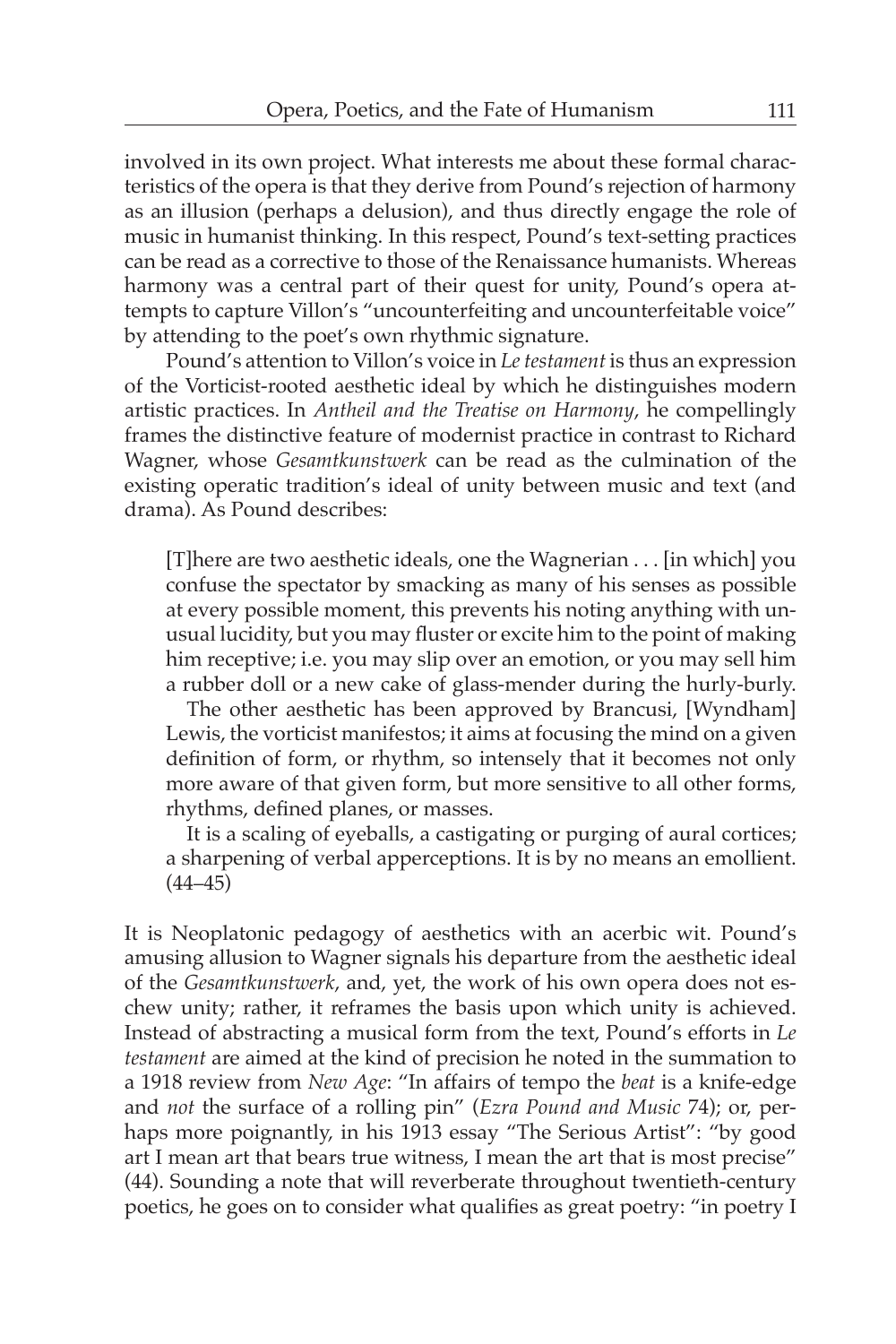mean something like 'maximum efficiency of expression'" (56). Throughout these comments, Pound demonstrates his consistent commitment to a modernist aesthetic of precision and radical authenticity. For Pound, textsetting poses both a great challenge and a tremendous opportunity for the musically true voice of a poet to be heard.

Pound's rich conceptualization of voice is dependent upon a notion of a unified and authentic subject with expressive, form-making potential, an assumption that lies at the core of Bernstein's contention with Pound. Bernstein has written on several occasions about the challenge of Pound's legacy to contemporary innovative writing, consistently arguing that "contemporary poetry's response to Pound is to enact a poetry that does not fragment for the sake of a greater whole but that allows the pieces to sing their own story—a chordal simultaneity at pains to put off any coherence save that found within its own provisional measure" ("Pound and the Poetry of Today" 161–62). Cautioning against the comfort of disinterested formalist readings, Bernstein notes, "[W]hile one may prefer to dwell on the formal innovations of *The Cantos*, the meaning of these innovations can be adequately appreciated only after we consider the context of their fascist roots. If we are to take Pound, or ourselves, seriously, then we must grapple not with the 'structures themselves' but with the political and historical contexts in which these structures emerge" (160). In such discussions, Bernstein presents a sharply critical take on the slippage between Pound's ideals and his practice. While Altieri recuperates the humanistic ideals that motivated Pound's literary innovations of the Vorticist period, thus seeking to more carefully align Pound's work with his intentions, Bernstein locates in Pound a fundamental misreading of his own work. As Bernstein argues:

Pound vilified fragmentation and abstraction as debasing the "gold standard" of language, yet his major and considerable contribution to the poetry of our language is exactly his rococo overlayings, indirection, elusiveness. His fast-moving contrasts of attitudes and atmospheres collapse the theatre of Ideational Representation into a textually historicist, unfinishable process of composition by field—a field of many voices without the fulcrum point of any final arbitration, *listening not judging*: a *dis*integration into the incommensurability of parts that marks its entrance into the space of contemporary composition. Insofar as contemporary poetry does not wish simply to admire or dismiss Pound's work but to come to terms with it, these competing dynamics must be reckoned with. (161)

What Altieri identifies as Pound's conscious "undoing of categorical judgment without anxiety about origins" (453), Bernstein suggests is a way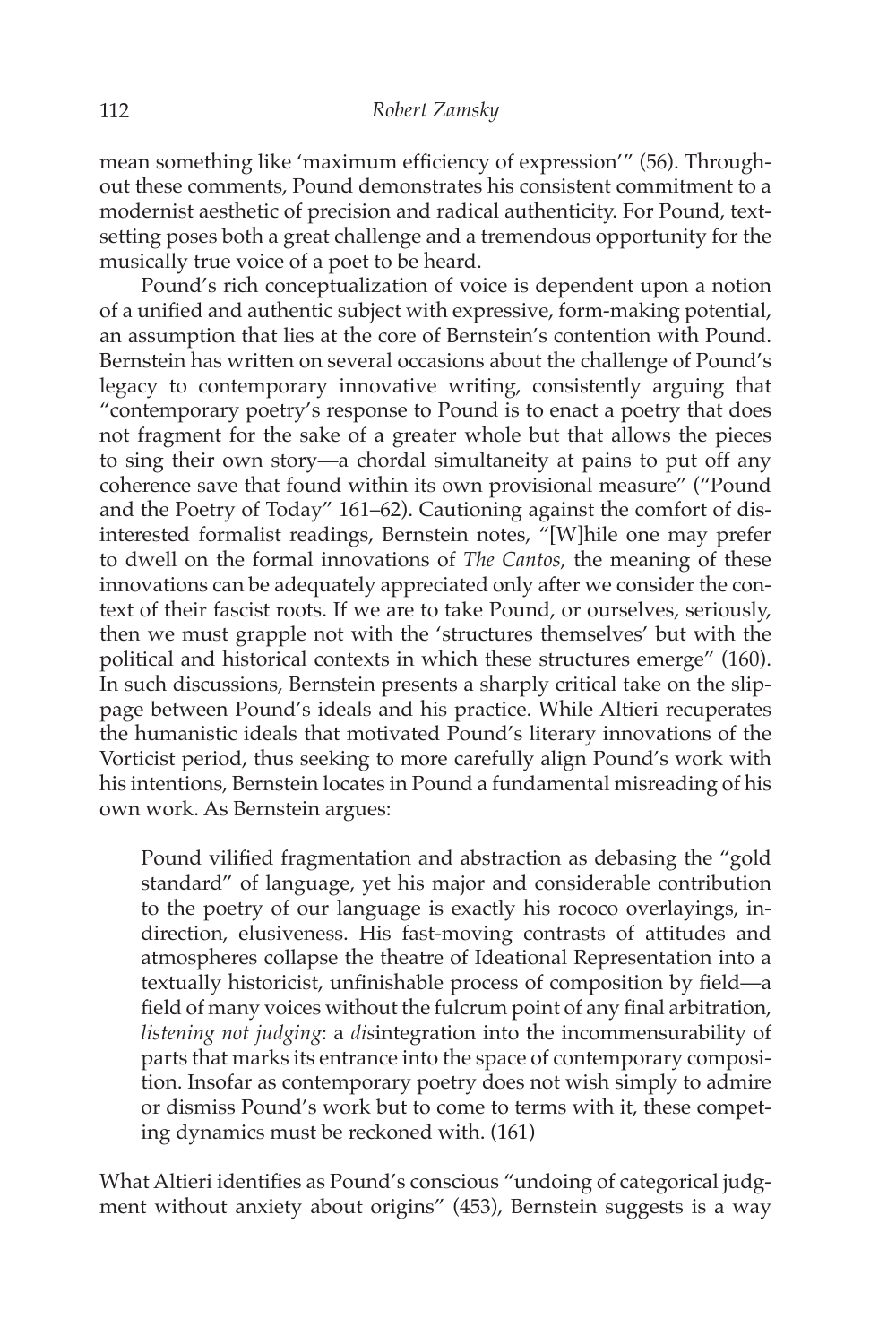in which Pound's texts slip out of his authorial control, much to Pound's chagrin. In fact, throughout the *Cantos*, whether Pound is drawing from the tradition of Japanese Noh drama, economic theory, contemporary or historical political events, or Greek mythology, the very organizing force behind the poems is none other than Pound's own authority as an expressive subject. That is to say, the very prospect of art as "a display and a test," as Altieri puts it, not only proceeds from but seeks to reify the expressive self of the poet. In this gesture, humanism is recast by establishing authority not by relation to a tradition but via the authority of the individual self. The promise of the *Cantos* and in Pound's poetics more broadly, as Bernstein sees it, is not found by more closely aligning Pound's practice with his ideals, but, rather, by building on the failures of that practice. For Pound's poetics to be comprised ultimately of a "*dis*integration" of the source material is a productive failure within his schema which provides his work with its lasting importance. For his poetics to have achieved the coherence he sought and which Altieri attributes to the figure of the author would mean the perfection of a totalitarian ideal.

Bernstein elsewhere expresses his discomfort with the idea of the poet's autobiography as the guarantor of aesthetic validity in art. While consistently at pains to emphasize the individual and site-specific aspects of poetic practice, Bernstein is equally careful to distinguish such considerations from facile notions of voice which ultimately devolve to measures of artistic sincerity and insists, instead, on poetry as linguistic artifice. In this vein, Bernstein advocates for a poetics of the limit, one that actively resists conventional notions of unity and constantly both seeks and creates difference. In his essay "Time out of Motion," Bernstein acknowledges that "the poetic force of expressing what has been repressed or simply unexpressed—whether individual or collective—has been considerable," yet he maintains:

There is also the necessity of going beyond the Romantic idea of self and the Romantic idea of the spirit of a nation or group (volksgeist) or of a period (zeitgeist), a necessity for a poetry that does not organize itself around a dominant subject, whether that be understood as a self or a collectivity or a theme—writing, that is, that pushes the limits of what can be identified, that not only reproduces difference but invents it, spawning nomadic syntaxes of desire and excess that defy genre (birth, race, class) in order to relocate it.

All these multifoliate creations of language chime—some would say clang—at once; so that there *is* an acoustic locus to Englishlanguage poetry: the negative totalization of many separate chords, the better heard the more distinct each strain. Difference is not isolating, but the material ground of exchange; though perhaps it is a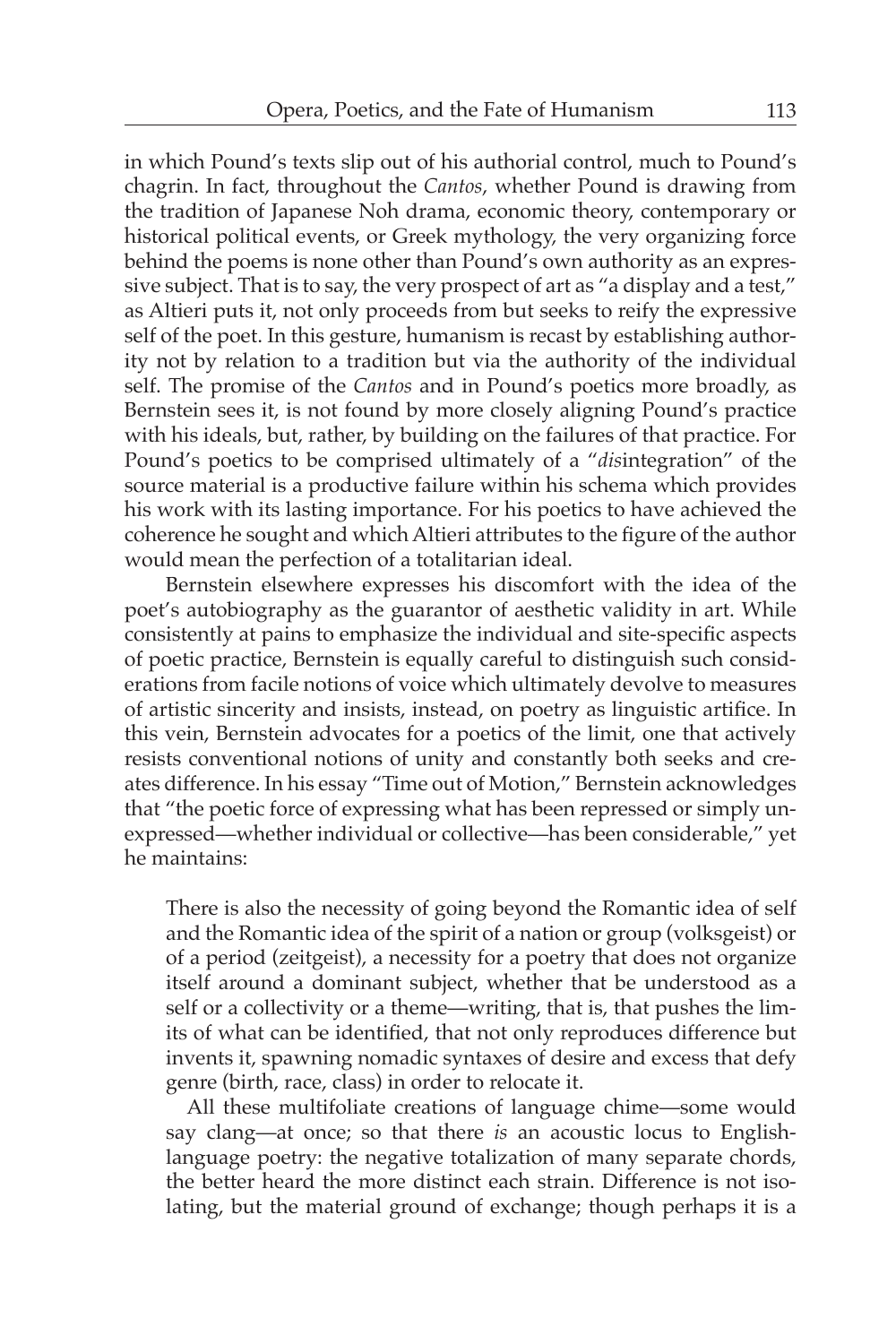dream to hope, in these times, that the pleasurable labor of producing and discerning difference can go beyond the double bind of group identification/individual expression and find idle respite in blooming contrariety—the sonic shift from *KA* to *BOOP* in which the infinite finitude of sound and sensation swells. (120)

In this insistence on the "acentric locus of English-language poetry," it should not go without noticing that Bernstein, by way of a parenthetical phrase, aligns literary genre with "birth, race, class." The point being, of course, that for Bernstein, identity does not precede literary activity but is constituted within and through it. As such, the responsibility of the poet for constantly creating new genres by pushing the limits of conventional literary discourse is prerequisite to opening new possibilities of identity, a much more radically provisional and exploratory process than that envisioned by Pound. We should also not miss Bernstein's use of musical metaphors precisely as he puts the assumption of an expressive subject under pressure: describing the multiplicity of English-language poetry as "chiming" or "clanging," and advocating for "the sonic shift from *KA* to *BOOP* in which the infinite finitude of sound and sensation swells," Bernstein's figurative use of music, here, invokes music as an order of knowledge preferable for its capacity to sustain difference within itself. Bernstein presents the landscape of contemporary poetry as a dissonant soundscape, one that becomes only increasingly dissonant the better we listen to it. In this attention to difference, a desire for the ever-increasing possibilities of poetry as an activity in the world, we can locate the base of Bernstein's critical response to Pound. For if Pound's ideal of poetic force is ultimately centripetal, constituting forms that draw together disparate materials, Bernstein's poetics is persistently centrifugal as it seeks to generate new possibilities for poetry. That is, for Bernstein, inasmuch as "difference is not isolating but the material grounds of exchange," and poetry's greatest responsibility is to ceaselessly create new fields of possibility within language, poetry is the very mechanism of human interaction.

In their notions of unity and difference, Pound and Bernstein thus present two very different relationships to the humanist tradition: one who seeks a "modern renaissance of the Renaissance," in Altieri's phrase, and one who would more radically recast humanism by basing our relations with the past, with one another, and with ourselves not upon essential sameness but upon perhaps insurmountable and even irreconcilable difference. In this sense, we might expand upon a comment made by Fabrice Fitch in the liner notes to *Shadowtime*:

[T]he adventures of Benjamin's "shade" have distinct echoes of Greek myth, particularly the Orpheus legend . . . this allow[s] [Ferneyhough]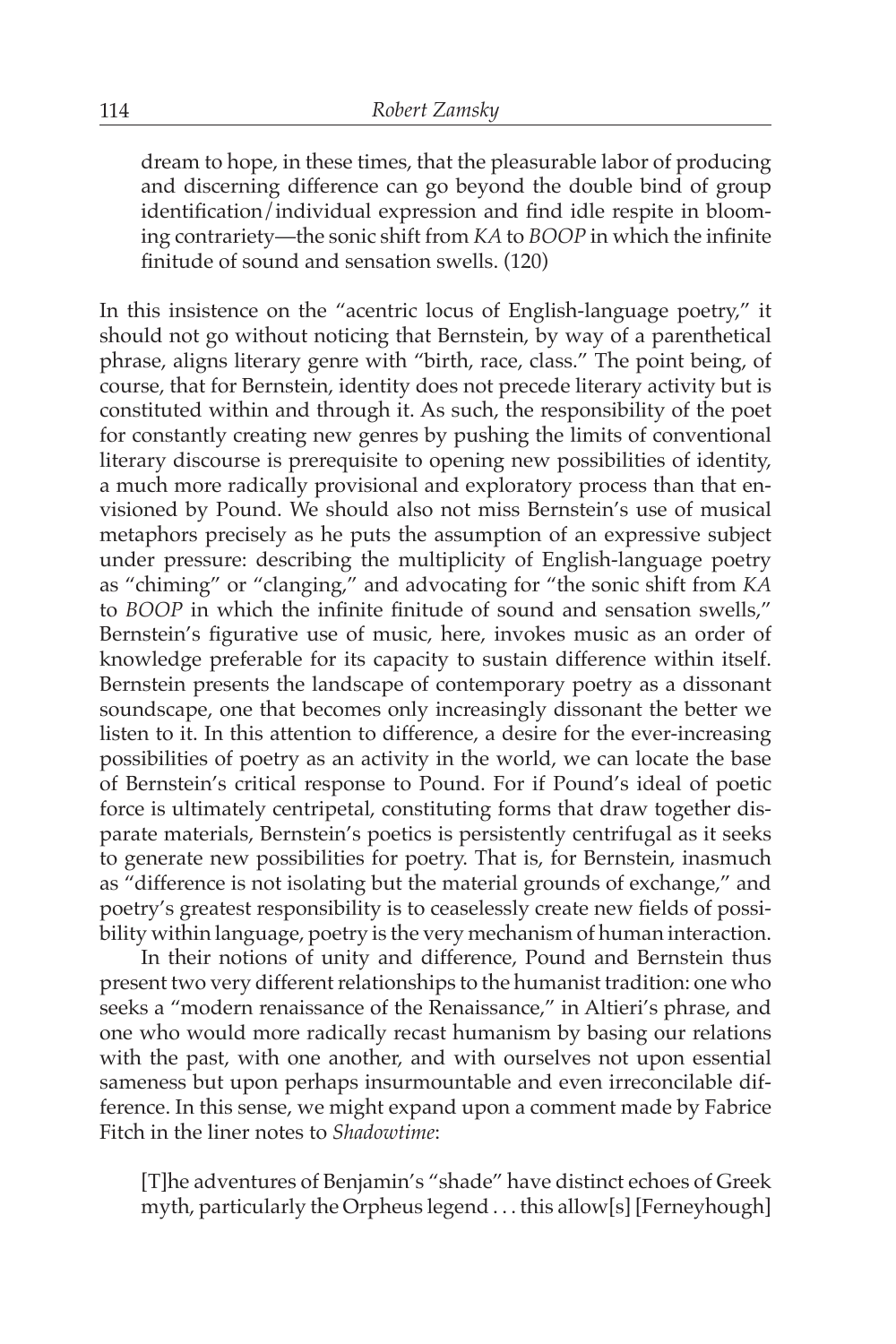to speculate on the paths that the genre *might* have taken during the early stages of its development, when its definition and conventions (for example, the boundary between oratorio and opera) were yet to become fixed or standardized. . . . Seen in this broader historical context, *Shadowtime* begins to make more sense: neither "anti-opera" (Ferneyhough: "I have no intention of blowing up opera houses") nor "anti-anti-opera," but "*ante*-opera." (8)

I would extend Fitch's discussion of the opera's relation to the history of the genre and suggest that *Shadowtime* is neither anti-humanist (it does not seek to blow up humanistic institutions of learning, for instance), nor anti-anti-humanist (it does not try to reinforce traditional humanism in the face of a critical onslaught), but *ante*-humanist. If *Le testament* is testimony, above all, to Pound's expressivist humanism, then *Shadowtime* both mourns the failures of that ideal and contemplates an alternate course of events from those set in motion half a millennium ago. If opera as we know it embodies a complex set of choices about the relationship between text and music, then *Shadowtime*'s radical reconsideration of this fundamental feature of opera amounts to a reconsideration of humanism itself. However, as is evident from the synopsis that prefaces the opera, even as Bernstein's libretto and Ferneyhough's setting of it place traditional notions of humanism under a great deal of duress, *Shadowtime* vigorously maintains the pedagogical aims so central to the humanist project: to articulate a meaningful relationship with exemplary predecessors (Benjamin), to formulate modes of relation between disparate discourses (music, poetry, and Benjamin's philosophy), and to develop, through art, more authentic and more ethical relations with others.

Although it feels a bit risky to consider Ferneyhough's compositional practices alongside Pound's, not least because of Pound's amateurism and Ferneyhough's complex sophistication, there are at least three points of contact between this aspect of *Le testament* and *Shadowtime*: the status of musical history, the treatment of source texts, and the relationship to the Orphic tradition. Given the desire of each opera to return to the roots of the genre, it is perhaps no great surprise that they both run through miniature histories of music. As Daniel Albright has argued, while *Le testament* does not develop in a conventional sense, it does work through a series of styles, ranging from troubadour song to modernist avant-gardism. Albright takes the opera's last number, "Frère's humains," as a case in point, contrasting Pound's use of the same Villon text with that found in Kurt Weill and Bertolt Brecht's *Threepenny Opera*. He suggests that "instead of Weill's anger and insistence, Pound hears in it resignation, almost empty wind. An opera that began in a relentlessly monodic fashion has at last achieved if not harmony, at least a fully coordinated counterpoint—an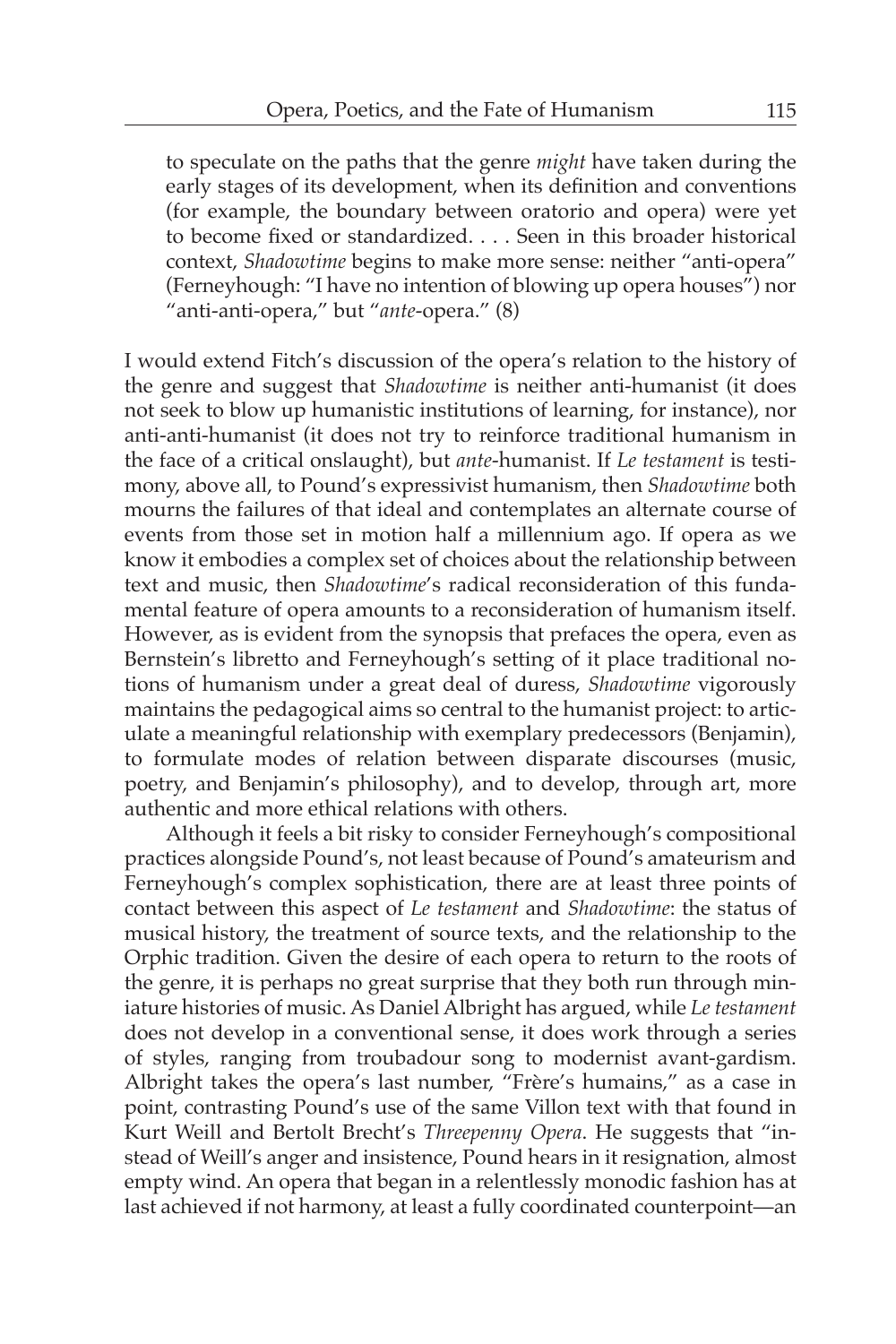ending that gives a sense of completeness" (165). Albright concludes that *Le testament*, by contrast, "is a grave comedy, in which styles themselves are dramatis personae" (165). This observation provides a compelling point of comparison with *Shadowtime* inasmuch as it similarly performs a kind of primer on music history, and does so by way of a compartmentalization of the musical material that, if anything, is even more radical than that of *Le testament*.

*Shadowtime* is divided into seven scenes, two of which (scenes 2 and 6) are described as "barriers," each demarcating shifts in the opera. The first barrier, scene 2, is an eighteen-minute interlude for solo guitar, "marking the beginning of the journey of Benjamin's avatar (shadow or dream figure) from the represented historical times of Scene I to the nonhistorical time of the unfolding opera" ("Synposis" 19–20); the second barrier, scene 6, entitled "Seven Tableau Vivants," imagines Benjamin's Angel of History as Albrecht Dürer's *Melancolia*. The sense of fragmentation continues within scenes. For instance, as Ferneyhough describes in the essay that accompanies the CD, scene 2 "is made up of 128 small fragments, some of them lasting 2 or 3 seconds, some of them lasting maybe 15 seconds, which are played continuously" (Ferneyhough, "Musical and Other Notes" 17). As with Pound's opera, in which shifting musical styles function as a structural allegory of Villon's life, and perhaps the universal state of man (achieving "if not harmony at least fully coordinated counterpoint" on the gallows with our fellow thieves), the fleeting forms of classical music in *Shadowtime* speak to the exhaustion of a tradition.

*Shadowtime*'s break with the tradition that underwrites *Le testament* is further evident both in Bernstein's libretto and in Ferneyhough's treatment of it. Whereas Pound's sense of Villon's musicality determines *everything* about his resulting composition, *Shadowtime* is a study in contradiction. Ferneyhough has described text and music as being "two world systems, those of verbal/conceptual *as opposed to* musical discourse" (my emphasis), with the difference between them an "impossible fracture" ("Words and Music"). The resulting intense fragmentation, stylization, and layering of Bernstein's text in the setting of *Shadowtime* sometimes virtually and often fully obliterate intelligibility. Such is the case, for instance, in scene 3, whose title, "The Doctrine of Similarity," is an adaptation of the title of Benjamin's essay, "The Doctrine of the Similar," in which he characteristically interweaves his materialism and his mysticism, and suggests that the significance of occult knowledge lies largely in the notion of "the similar," and that "such insight . . . is to be gained less by demonstrating found similarities than by reproducing processes which produce such similarities" (65). We can locate such a process of reproducing similarities in the three pieces entitled "Amphibolies I (Walk Slowly)," "Amphibolies II (noon) [instrumental]," and "Amphibolies III (Pricks)," which punctuate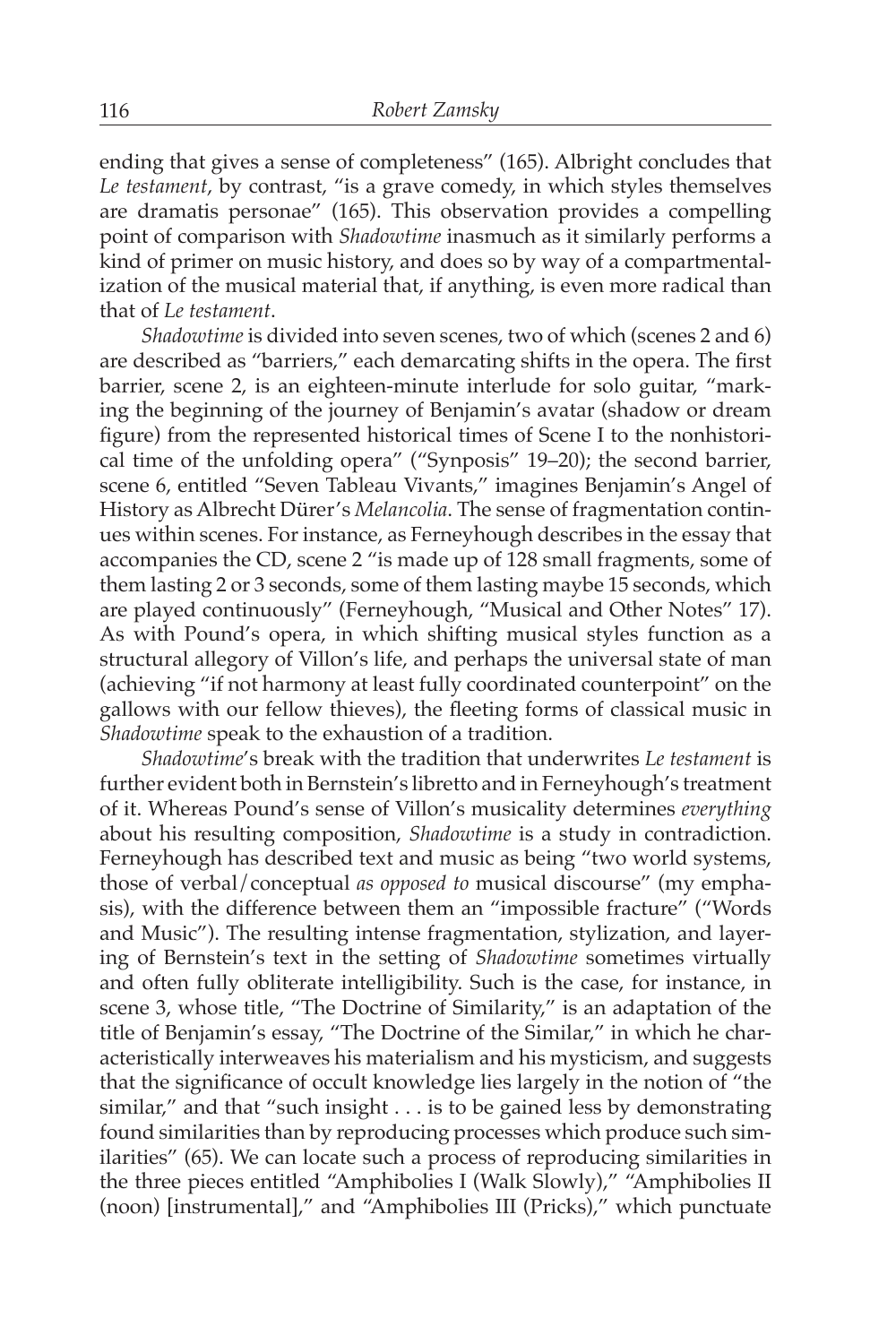scene 3. The title "Amphibolies" is an alteration of "amphibole," from the Greek meaning "to throw or hit on both sides," and a term used to designate "an ancient casting net" (*OED*). As we will see, this meaning of the word underwrites the procedure of Bernstein's libretto as it casts text about, but there are other meanings of the word that are equally operative. In the synopsis, Bernstein describes the title as "suggesting mineral ambiguities" (14), a phrase that rather offhandedly combines two additional fields in which the term resonates: mineralogy and logic. For, mineralogically speaking, an "amphibole" (pronounced "amphi-bowl") designates a grouping of dark-colored, flaky rocks, while, logically speaking, an "amphiboly" (note the different pronunciation) is a variety of ambiguity in which the construction of a sentence or clause allows for it to contain multiple distinct meanings. In the very choice of word for the title, then, these pieces revel in the richness and multiplicity of language.

However, even as the naming of these pieces suggests a poetics of drawing out unsuspected similarities in a word, the movement through the three "amphibolies" demonstrates how Bernstein's commitment to poetry as the production of difference extends Benjamin's interest in processes that produce similarity. This can sound paradoxical—with one talking about differences and the other similarities. But their connection lies in their investment in the similarities of process as opposed to those of product. Bernstein conceives of poetry as a difference-producing machine—drawing out the disparate applications of the same Greek roots in "amphibole" is a poetic act not because it brings to light unnoticed similarities between rocks and reason (obduracy would be far too easy a target), but because it encourages us to think about the stunningly different implications that accrue to common roots over time. For his part, Benjamin is committed not to finding similarities that already exist in the world but to a notion of language as "the highest application of the mimetic faculty," an archive of "non-sensuous similarities or non-sensuous correspondences" that functions most like clairvoyance (68). For Benjamin, one of the clearest examples of these "non-sensuous similarities" is to be found in the comparison of words for the same thing in different languages. The similarity is not at all between the two words themselves, but in their relationship to their common signified, a relationship that Benjamin argues was once fundamentally and directly onomatopoeic and is now accessible only through a kind of linguistic reverse engineering. This preoccupation with similarity and difference in the libretto suggests an ethical dimension to the opera's pedagogical intent that would have been familiar to early humanists. As Joel Bettridge has recently argued, *Shadowtime* is clearly a work with a moral at its center; however, "the libretto is not interested in moral teachings or lists of ethical behaviors. It aims to locate ethics in the attempt to read carefully, to interpret our texts and each other well" (750). As the play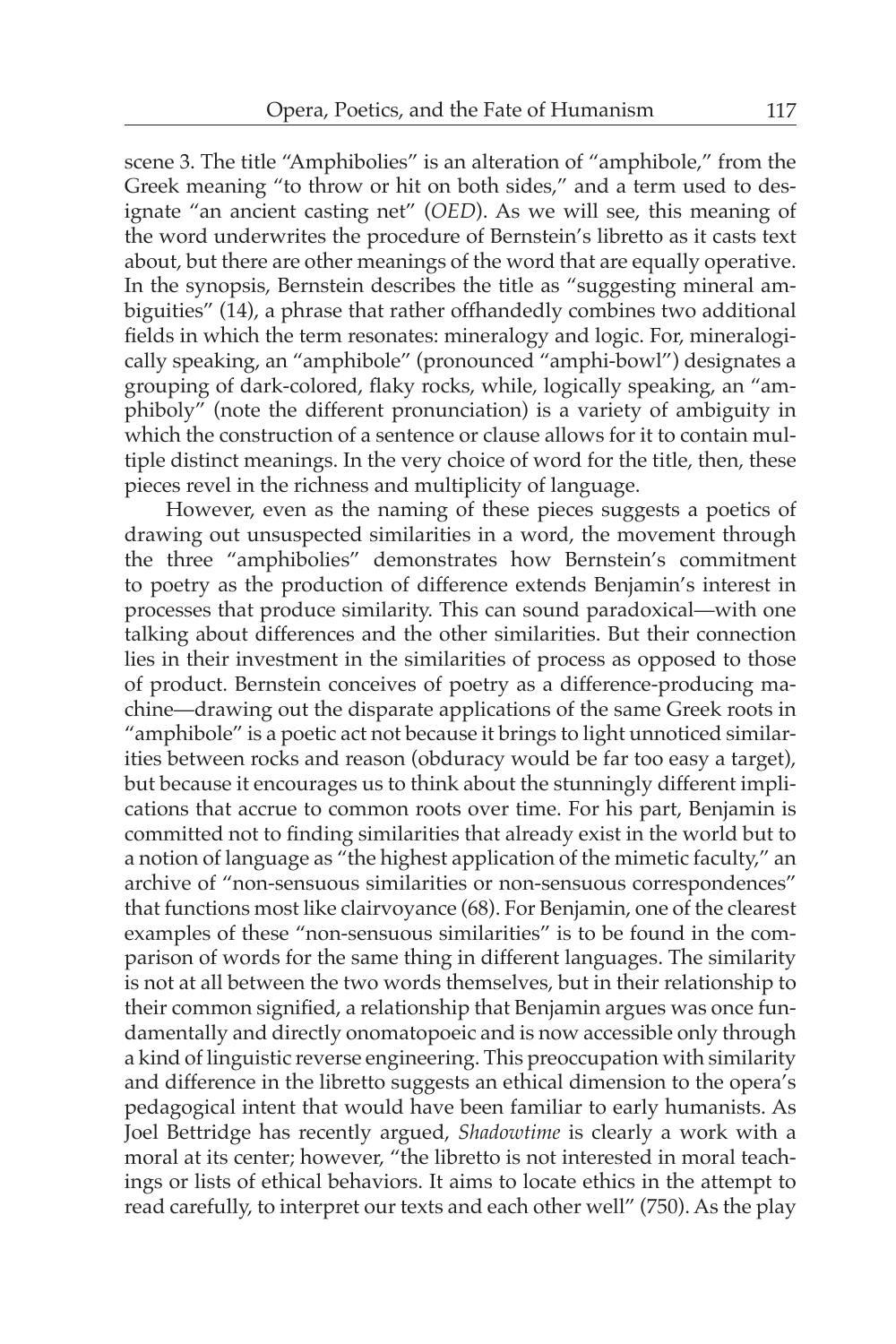of difference in Bernstein's adaptations of "amphiboly" demonstrates, to read well does not mean to arrive at the right conclusion but to participate in an endless act of inquiry and interpretation. In *Shadowtime*, uncertainty is elemental, and contingency is foundational.

The resulting drama of difference production and interrelation is played out over the three "amphibolies" pieces both in Ferneyhough's use of musical form and in the text of Bernstein's libretto. Ferneyhough's use of canon, in which multiple voices imitate one another, functions as a formal corollary to the notions of similarity, difference, and repetition that are central to the opera. In the libretto, this concern, which the synopsis describes as being ultimately one of "life in extremity," is evident in Bernstein's shifting the order of repeated words. The first part of "Amphibolies I (Walk Slowly)" reads:

Walk slowly and jump quickly over the paths into the briar. The pricks are points on a map that take you back behind the stares where shadows are thickest at noon. (62)

The text is then followed by two phonically based variants, but only the words from this first part return in "amphibolies" 2 and 3. These two later pieces each go through a clear pattern of throwing the text back and forth. In "Amphibolies II (Noon) [instrumental]," the text of the first "amphibole" is reversed line by line and word by word, to read "noon / at thickest / are shadows / where / stares the behind back you" (68), and so on. The third and final "amphibole" maintains the line order of the second and reverses word order within the lines, putting the words within lines back in their original order: "Noon / thickest at / where shadows are / you back behind the stares" (74), and so on. There is one exception to these permutations of words: the three-word line "the paths into" does not change from poem to poem. Thematically, this makes sense because, as the synopsis tells us, scene 2 is the first scene after the transition "of Benjamin's avatar . . . from the represented historical times of Scene I to the nonhistorical time of the unfolding opera" (20). But the line also seems key to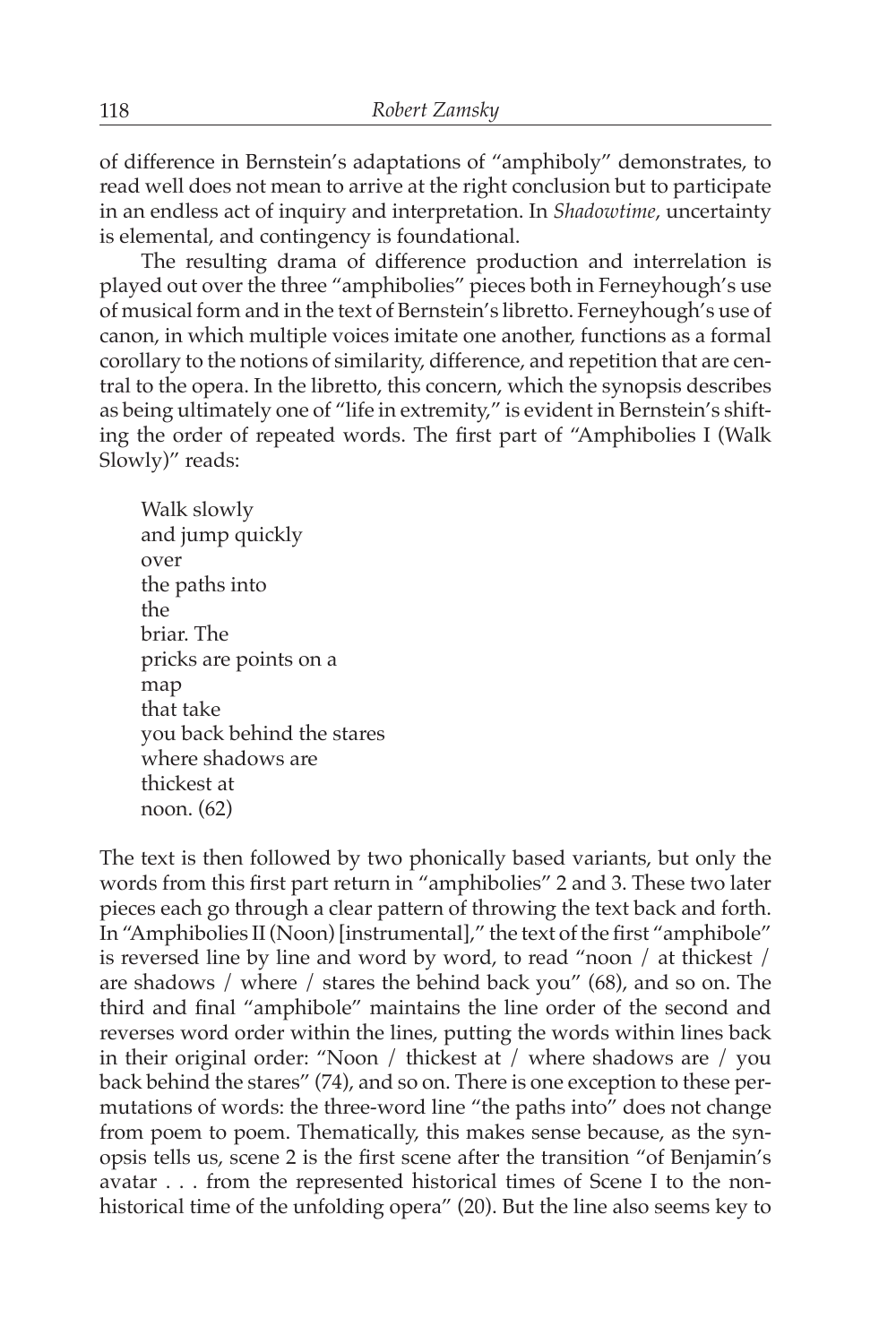our understanding of this moment in the opera, offering us multiple paths into this aesthetic field in which Benjamin's life and ideas serve as the shared signified treated by two distinct languages, that of Bernstein's poetry and that of Ferneyhough's music. That is to say, as Ferneyhough aptly summarizes it, "like the writings of Benjamin himself, 'Doctrine' concerns itself in the first instance not with presentation but with 're-presentation'" ("Words and Music"), with the similarity between the text and the music found not in their affinities to one another but rather, in the nature of their relationships to both Benjamin's ideas and his life as paradigmatic of modernity.

In this treatment of Benjamin we find the opera's engagement with one of the most important touchstones of operatic tradition, the myth of Orpheus. Even as the form of opera is an expression of humanist classicism, so too do its thematic preoccupations tend toward the ancient world. Particularly in early opera, the myth of Orpheus seemed irresistible—most famously in Monteverdi's *L'Orfeo* and Peri's *Euridice*, but also in countless other examples. Orpheus also prominently returns in the first reform opera of Christoph Willibald Gluck, *Orpheus and Euridice*. The myth of Orpheus has obvious appeal for opera inasmuch as it articulates the very ideal of uniting poetry and music, but the importance of the myth goes beyond the storyline. As Sternfeld argues:

When one examines the voluminous literature dealing with Orpheus . . . one cannot help feeling that the figure of Orpheus stands for more than the well-known plot suggests superficially. The multitude might be touched and diverted by the traditional tale, but those who know, who have been initiated, perceive a deeper meaning. For them Orpheus becomes a sage, a courageous seeker after divine wisdom, a conqueror of death, a religious prophet (if not the founder of a religious cult, Orphism), an *allegory* for Apollo, Dionysus, Osiris, or Christ. (8)

This allegorical use of Orpheus is clearly at play in Bernstein's opera, even explicitly so. The synopsis describes scene 4 as Benjamin's "Orphic descent into a shadow word," and the second piece from the scene is entitled "*katabasis*," the hero's descent into the underworld. As such, the opera seems to fall in line with the habits of the genre, as Sternfeld notes:

In [medieval] moralizations [of the myth of Orpheus], Orpheus' descent equals Christ's harrowing of Hell. To a humanist the analogy of such a descent, such a *katabasis*, with that of Ulysses in Homer's *Odyssey*, with Aeneas in Virgil's *Aeneid*, and, last but not least, with Dante under the guidance of Virgil in the *Divine Comedy*, would be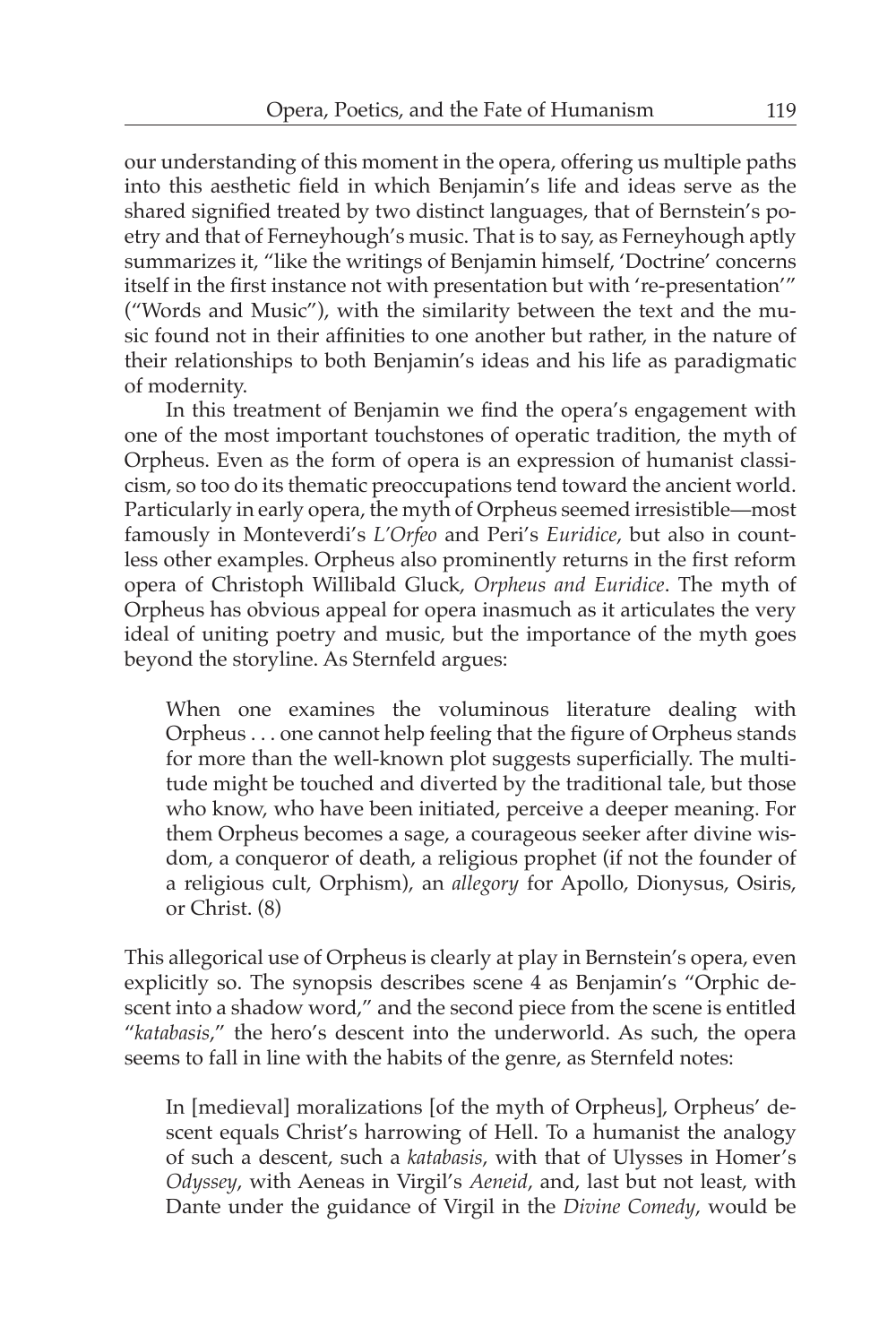obvious. It is the symbolism of the *figura* of Orpheus that distinguishes him from other musical figures of antiquity (such as Arion or Amphion). (9)

Insofar as *Shadowtime* proposes Benjamin as yet another figure to map onto the myth of Orpheus, the opera seeks not only to honor Benjamin, not only even to demonstrate his life as paradigmatic of modernity, but also to put his ideas into aesthetic practice. It is useful to recall Pound's use of Villon in this light. While Villon does not go through *katabasis*, he is nonetheless an orphic figure who serves a symbolic purpose similar to what Sternfeld identifies in the humanist response to the broad applicability of the myth of Orpheus. For Pound, Villon is far more than merely an important predecessor; as a troubadour, he practiced the ideal of poetry closely aligned with music; as a rogue and an outlaw, he embodied Pound's vision of the poet as an embattled and misunderstood outsider; as a major figure of the *ubi sunt* tradition, Villon participated in the crisis between past and present that forever occupied Pound. As such, Pound's strict fidelity to the sound patterns of Villon's language, his desire to broadcast them to the public, and his determination for the total unity of effect all function to give voice to Villon as a figure of Orpheus, come back from the dead and singing.

The stark difference in the orphic treatment of Benjamin lies in the simple fact that he is not resuscitated. While "*Shadowtime* projects an alternative course for what happened on that fateful night," as the synopsis tells us, the opera does not work to reunify Benjamin as operatic tradition does the dismembered poet-singer, either literally, by altering the events of the story (as was particularly common for operatic performances intended for the court), or figuratively, by uniting words and music. In fact, the opera is so permeated by images and varieties of fragmentation—from its splitting of Benjamin into his historical self and his avatar to the interrogations of Benjamin conducted variously by "Three Giant Mouths," "the two-headed figure of Karl Marx and Groucho Marx joined to the body of Kerberus," to the range of historical figures, to Ferneyhough's text-setting practices—that the very idea of reunification is deemed implausible. As such, if Orpheus is a figure for Benjamin in the opera, he is a figure not for magical reunification (of poetry and music, of the dismembered body, of modernism recuperated), but for the power of dispersed and irreconcilable parts. In this sense, the opera recovers the dark or even macabre elements of the orphic legend as described by Carolyn Abbate:

[Orpheus's] dismemberment . . . entails a split between singing voice and human body in terms that suggest the work of those accustomed to butchery. A terrible physical reality is precondition for the miracle—coexisting within the miracle, side by side. To be complacent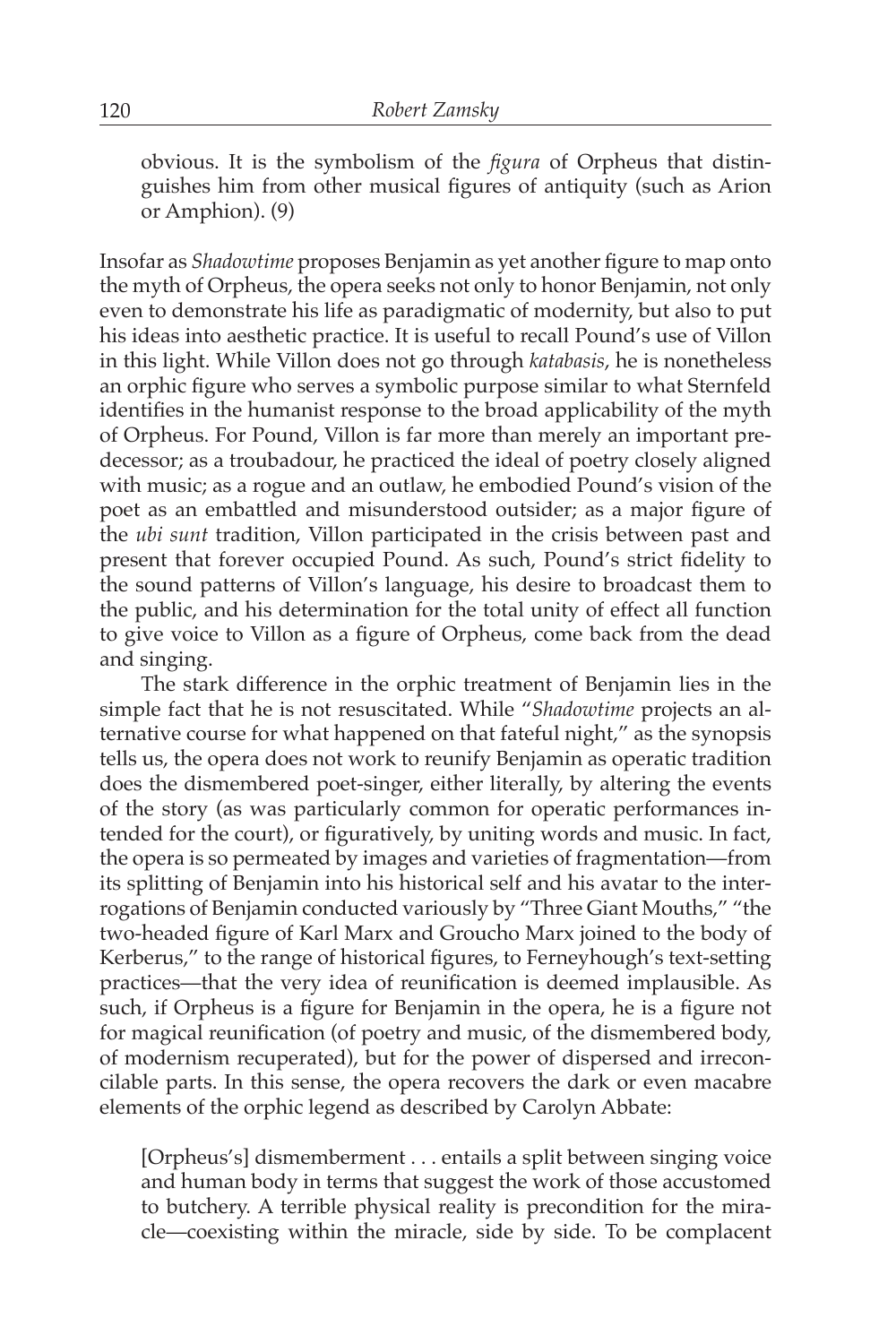about the head, to say it is just a metaphor, thus may reflect willed blindness to the awful aspects of Orpheus' fate, and to a symbolic force that is allied with horror, and not with poetry alone. (3)

The sense of grotesque horror that Abbate describes as an essential element of the Orpheus myth's economy also underwrites *Shadowtime*. As the synopsis tells us, "*Shadowtime* inhabits a period in human history in which the light flickered and then failed" (13). This is not an opera of redemption in which similarity and sympathy rule the day, and in which the awful aspects of Benjamin's fate are turned into heroic metaphor. This is an opera that considers the underside of disembodiment as taken literally. In its very rejection of conventional representation or dramatization, the opera emphasizes the historical specificity, the actualness and factualness of Benjamin's death as he tried to escape the all-too-real violence of occupied France. At the same time, Benjamin does live on in the opera inasmuch as it takes his ideas as compositional principles—the opera itself becomes an example of what might best be described as Benjaminian praxis.

The complex symbolic role that Benjamin thus plays in the opera again resonates with Abbate's discussion of the Orpheus myth as being about the double-edged power of music. As Abbate suggests,

In one view, power is in a work per se, in another, in its execution. Power may reside in the transcendent aspect of music that rests above its own precipitation into live performance. Or it may reside in the performer, who produces the immanent matter of the moment. As a master symbol for the performance network, Orpheus' postmortem singing reflects the former, suggesting an Orpheus-puppet moved by Apollo, who speaks through heads and lyres as well as through women and men. As a minor symbol of musical power, however, it can also imply an Orpheus who is the source of all sound, a body part that sings through residual energy. (40)

Benjamin's symbolic function in *Shadowtime* can be understood following Abbate's scheme. To a great extent, *Shadowtime* operates in precisely the Apollonian realm of music as disembodied idea, as pure form—this is, after all, a self-described "thought opera." And, yet, at the same time, in the very great degree to which the opera resists ideas of unification, it emphasizes the importance, if not of the physicality of performance, then of the ineffability and ephemerality of it. In its profoundly irreconcilable fragmentation, the opera emphasizes the violent premises of the Orpheus myth that Abbate draws to our attention, and it does so in a way that both revisits those very first operatic invocations of Orpheus and demonstrates a very different set of choices that might have been made about setting text to music. In its grimmest logic, the opera suggests that Benjamin's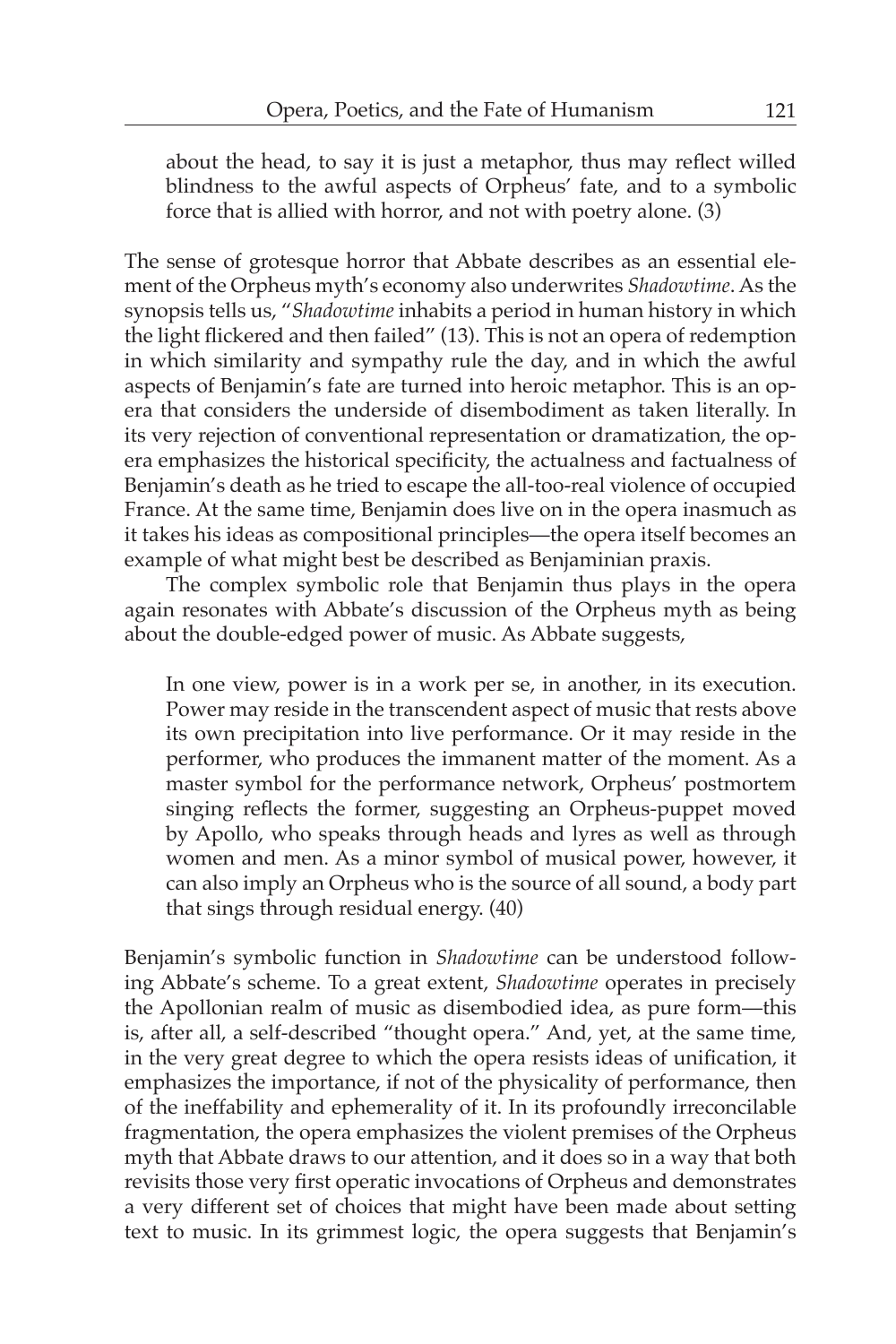death is not only a significant moment in human history, but also the logical conclusion of the humanism of that history, a terrible culmination of events set into motion centuries before his birth. What the opera presents us with, though, is not anti- or post-humanist opera, but an opera that wants to reclaim a humanism that revels in artifice and difference as ways of perpetually resisting the risks of orthodoxy; a humanism that embraces the polyphonous, polyvocal, polycultural, and polymorphous.

In its desire to thus radically recast the bases and implications of humanism, *Shadowtime* powerfully resonates with the critique developed by Emmanuel Levinas. In *Humanism of the Other*, Levinas observes that "the crisis of humanism in our times undoubtedly originates in an experience of human inefficacy accentuated by the very abundance of our means of action and the scope of our ambitions" (45). In Levinas's analysis, the failure of humanism is ultimately that of the Ego, and he proposes to reconfigure a humanism based on a radical receptivity to the Other, what he describes as "a new concept of passivity" (50). In doing so, as Tony Davies has argued, Levinas "retains an ethical register denied to those for whom the human is simply an effect of structure or discourse. Humanity is neither an essence nor an end, but a continuous and precarious process of becoming human, a process that entails the inescapable recognition that our humanity is on loan from others" (132). Tellingly, Bernstein alludes to Levinas in precisely these terms in his essay "State of the Art," arguing that "what poetry belabors is more important than what poetry says, for 'saying is not a game' and the names that we speak are no more our names than the words that enter our ears and flow through our veins, on loan from the past." Bernstein concludes that "when we get over this idea that we can all speak to each other, I think it will begin to be possible, as it always has been, to listen to one another, one at a time and in the various clusters that present themselves, or that we find the need to make" (8). Listening instead of speaking; multiplicity instead of exactitude; receptivity instead of expressivity: these are the terms in which the formal innovations of *Shadowtime* re-envision humanism.

*New College of Florida Sarasota, Florida*

## **NOTES**

1. See Peter Kivy's *Osmin's Rage* for its argument that opera is neither a compromise between music and drama nor a subgenre of either, but, instead, a genre in its own right, the genre of "drama-made-music."

2. See Kivy, chapter 2.

3. See Mladen Dolar's contribution to Žižek and Dolar, *Opera's Second Death*, for a discussion of the ways in which opera figures its larger politico-cultural moment.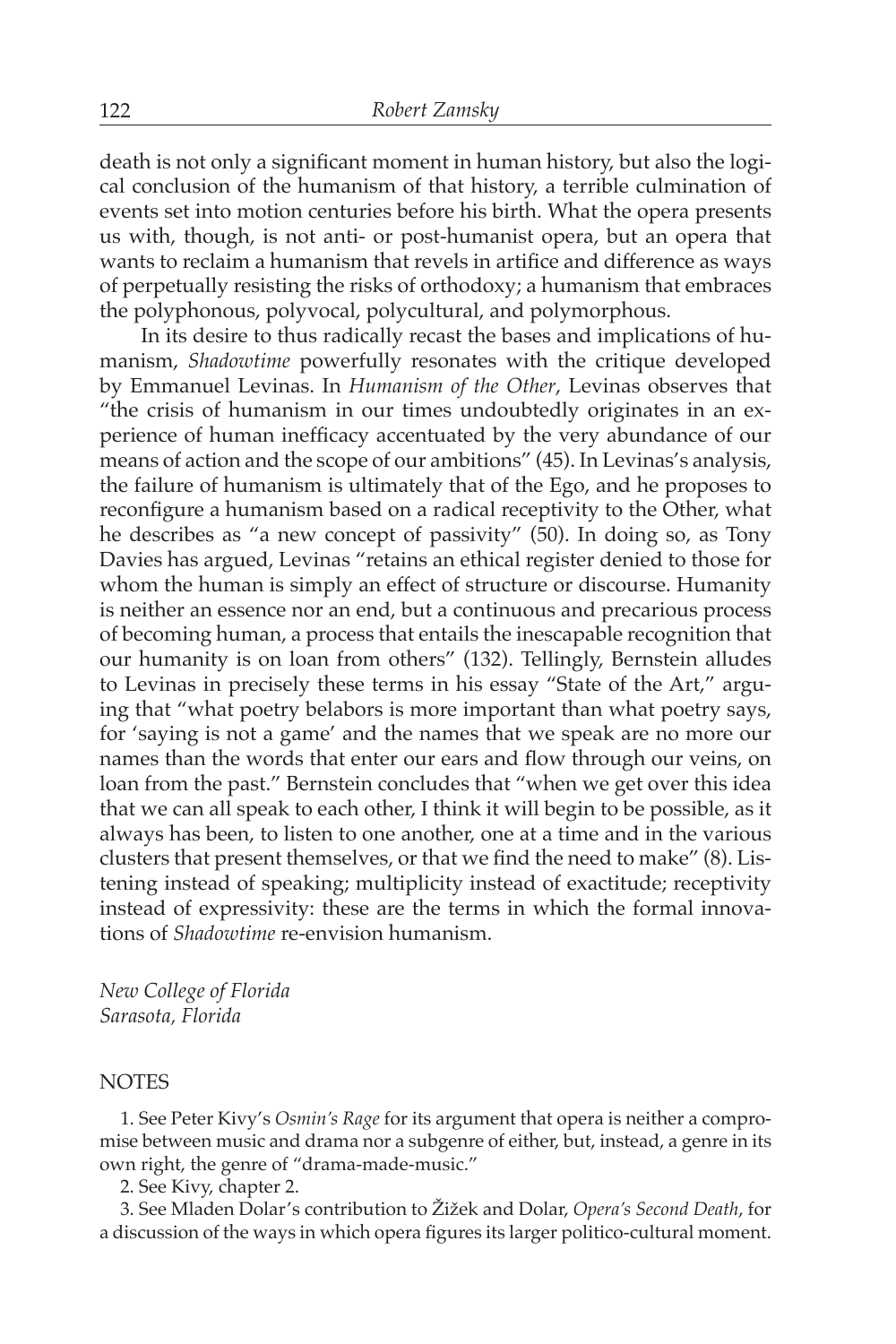4. For a discussion of the tension between purists and those more favorably inclined toward artistic collaborations, see Daniel Albright's *Untwisting the Serpent*.

5. "Humanism" is a famously amorphous term, and it is well beyond the scope of this essay to decisively define its parameters. Instead, I would simply note the specific role of Neoplatonic syncretism in the formation of opera, to which Pound returns and against which Bernstein rebels.

6. During this same period, Pound also composed a number of instrumental pieces, often using instruments made for him by the early-music enthusiast and instrument maker Arnold Dolmetsch. In 1931, he also began work on his second opera, *Cavalcanti*, and in 1932 he began work on a third, of which only the scene *Collus o Helliconii*, on the Roman poet Catullus, is extant.

7. As A. David Moody's biography of Pound demonstrates, *Le testament* not only extends from Pound's lifelong interest in the relationship between poetry and music but is preceded by a period in which Pound's life is deeply involved with a whole range of musical matters.

8. The 2008 publication of *Blind Witness*, which contains the libretti for *Blind Witness News*, *The Subject*, and *The Lenny Patschen Show*, all collaborations with the composer Ben Yarmolinsky, presents the opportunity to consider this aspect of Bernstein's career.

## WORKS CITED

- Abbate, Caroline. *In Search of Opera*. Princeton: Princeton University Press, 2001. Print.
- Albright, Daniel. *Untwisting the Serpent: Modernism in Music, Literature, and Other Arts*. Chicago: University of Chicago Press, 2000. Print.
- Altieri, Charles. "Pound's Vorticism as a Renewal of Humanism." *Boundary 2: An International Journal of Literature and Culture* 12.3 (1984): 439–61. Print.
- "amphibole." *Oxford English Dictionary*. 2nd ed. 1989. *OED Online*. Oxford University Press. Accessed November 2007. http://dictionary.oed.com/. Web.
- Benjamin, Walter. "Doctrine of the Similar." *New German Critique* 17 (1979): 65–69. Print.

Bernstein, Charles. "Pound and the Poetry of Today." *My Way: Speeches and Poems*. Chicago: University of Chicago Press, 1999. Print.

- ———. "Pounding Fascism." *A Poetics*. Cambridge: Harvard University Press, 1992. Print.
- ———. *Shadowtime*. Los Angeles: Green Integer, 2005. Print.
- ———. "State of the Art." *A Poetics*. Cambridge: Harvard University Press, 1992. Print.
- ———. "Time out of Motion: Looking Ahead to See Backward." *A Poetics*. Cambridge: Harvard University Press, 1992. Print.
- Bettridge, Joel. "Charles Bernstein's *Shadowtime* and Faithful Interpretation." *Textual Practice* 21 (2007): 737–60. Print.
- Bucknell, Bradley. *Literary Modernism and Musical Aesthetics: Pater, Pound, Joyce, and Stein*. New York: Cambridge University Press, 2002. Print.
- Davies, Tony. *Humanism*. New York: Routledge, 1997. Print.
- Ferneyhough, Brian. *Collected Writings*. Amsterdam: Harwood Academic Publishers, 1995. Print.